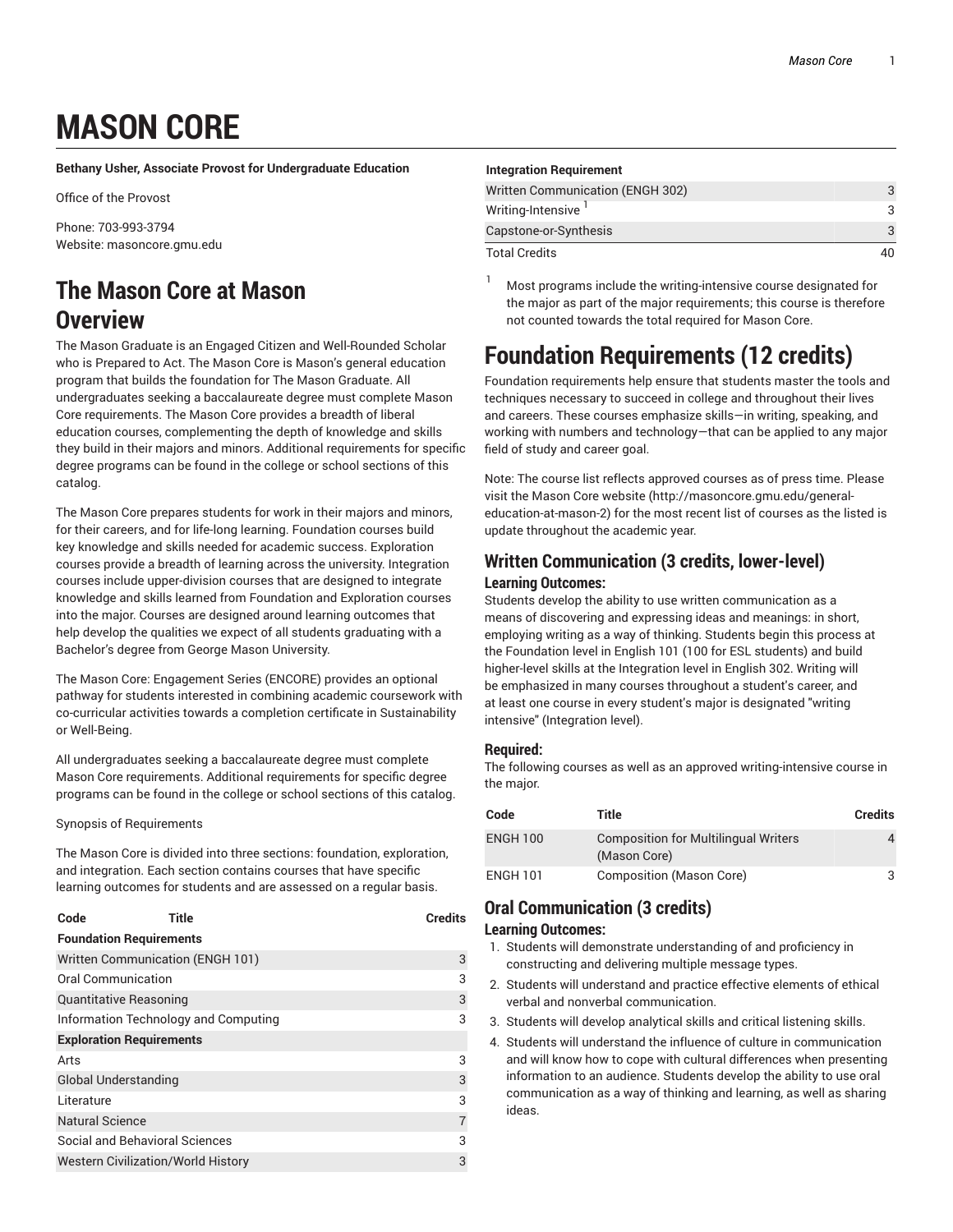### **Required:**

One approved course. Students will be expected to continue developing oral communication skills in additional Mason Core courses as appropriate.

| Code            | Title                                                               | <b>Credits</b> |
|-----------------|---------------------------------------------------------------------|----------------|
| <b>COMM 100</b> | Public Speaking (Mason Core)                                        | 3              |
| <b>COMM 101</b> | Fundamentals of Communication (Mason<br>Core)                       | 3              |
| <b>DANC 454</b> | Methods of Teaching Dance (Mason Core)                              | 3              |
| <b>INTS 101</b> | Narratives of Identity (Mason Core)                                 | 6              |
| <b>INTS 202</b> | <b>Public Speaking and Critical Thinking</b><br>Skills (Mason Core) | $\Delta$       |

### **Quantitative Reasoning (3 credits)**

#### **Learning Outcomes:**

- 1. Students are able to interpret quantitative information (i.e., formulas, graphs, tables, models, and schematics) and draw inferences from them.
- 2. Given a quantitative problem, students are able to formulate the problem quantitatively and use appropriate arithmetical, algebraic, and/or statistical methods to solve the problem.
- 3. Students are able to evaluate logical arguments using quantitative reasoning.
- 4. Students are able to communicate and present quantitative results effectively.

### **Required:**

One approved course.

| Code            | Title                                                                   | <b>Credits</b> |
|-----------------|-------------------------------------------------------------------------|----------------|
| <b>CDS 292</b>  | <b>Introduction to Social Network Analysis</b><br>(Mason Core)          | 3              |
| <b>HNRT 125</b> | Applied Quantitative Reasoning (Mason<br>Core)                          | 3              |
| <b>MATH 106</b> | Quantitative Reasoning (Mason Core)                                     | 3              |
| <b>MATH 108</b> | <b>Introductory Calculus with Business</b><br>Applications (Mason Core) | 3              |
| <b>MATH 110</b> | Introductory Probability (Mason Core)                                   | 3              |
| <b>MATH 111</b> | Linear Mathematical Modeling (Mason<br>Core)                            | 3              |
| <b>MATH 113</b> | Analytic Geometry and Calculus I (Mason<br>Core)                        | 4              |
| <b>MATH 115</b> | <b>Analytic Geometry and Calculus I</b><br>(Honors) (Mason Core)        | 4              |
| <b>MATH 124</b> | Calculus with Algebra/Trigonometry, Part<br>B (Mason Core)              | 3              |
| <b>MATH 125</b> | Discrete Mathematics I (Mason Core)                                     | 3              |
| <b>SOCI 313</b> | Statistics for the Behavioral Sciences<br>(Mason Core)                  | 4              |
| <b>STAT 250</b> | Introductory Statistics I (Mason Core)                                  | 3              |

### **Information Technology and Computing (3 credits)**

#### **Learning Outcomes:**

Information technology and computing can significantly augment humans' ability to produce, consume, process, and communicate information. Thus, students need to understand ways to use such technology to enhance their lives, careers, and society, while being mindful of challenges such as security, source reliability, automation, and ethical implications. These factors have made it essential for students to understand how to effectively navigate the evolving technological landscape. IT courses offered in the majors may focus on disciplinary applications and concerns of information technology.

IT courses meet the following learning outcomes:

- 1. Students will understand the principles of information storage, exchange, security, and privacy and be aware of related ethical issues.
- 2. Students will become critical consumers of digital information; they will be capable of selecting and evaluating appropriate, relevant, and trustworthy sources of information.
- 3. Students can use appropriate information and computing technologies to organize and analyze information and use it to guide decision-making.
- 4. Students will be able to choose and apply appropriate algorithmic methods to solve a problem.

#### **Required:**

One approved 3-credit course that meets all IT requirements or an approved sequence of courses that meet all IT requirements.

| <b>Courses meeting IT requirements</b> |                                                                      |                |
|----------------------------------------|----------------------------------------------------------------------|----------------|
| Code                                   | Title                                                                | <b>Credits</b> |
| <b>ANTH 395</b>                        | Work, Technology, and Society: An IT<br>Perspective (Mason Core)     | 3              |
| <b>CDS 130</b>                         | Computing for Scientists (Mason Core)                                | 3              |
| CS 100                                 | Principles of Computing (Mason Core)                                 | 3              |
| <b>GOVT 300</b>                        | Research Methods and Analysis (Mason<br>Core)                        | 4              |
| <b>HIST 390</b>                        | The Digital Past (Mason Core)                                        | 3              |
| <b>INTS 345</b>                        | Introduction to Multimedia (Mason Core)                              | 5              |
| <b>INTS 445</b>                        | Multimedia Design (Mason Core)                                       | 5              |
| IT 104                                 | Introduction to Computing (Mason Core)                               | 3              |
| <b>MIS 303</b>                         | Introduction to Business Information<br>Systems (Mason Core)         | 3              |
| <b>MUSI 259</b>                        | Music in Computer Technology (Mason<br>Core)                         | 3              |
| <b>AVT 180</b>                         | New Media in the Creative Arts (Mason<br>Core)                       | 3              |
| <b>CS112</b>                           | Introduction to Computer Programming<br>(Mason Core)                 | $\overline{4}$ |
| <b>INTS 203</b>                        | Inquiry for Action: Facilitating Change<br>(Mason Core)              | 6              |
| <b>INTS 249</b>                        | Digital Literacy (Mason Core)                                        | $\overline{4}$ |
| <b>PHYS 251</b>                        | Introduction to Computer Techniques in<br>Physics (Mason Core)       | 3              |
| <b>SOCI 410</b>                        | Social Surveys and Attitude and Opinion<br>Measurements (Mason Core) | 3              |
|                                        | The following must be taken in sequence:                             |                |
| <b>PSYC 300</b>                        | <b>Statistics in Psychology</b>                                      | $\overline{4}$ |
| <b>PSYC 301</b>                        | Research Methods in Psychology                                       | 4              |
| <b>PSYC 372</b>                        | Biopsychology                                                        | 3              |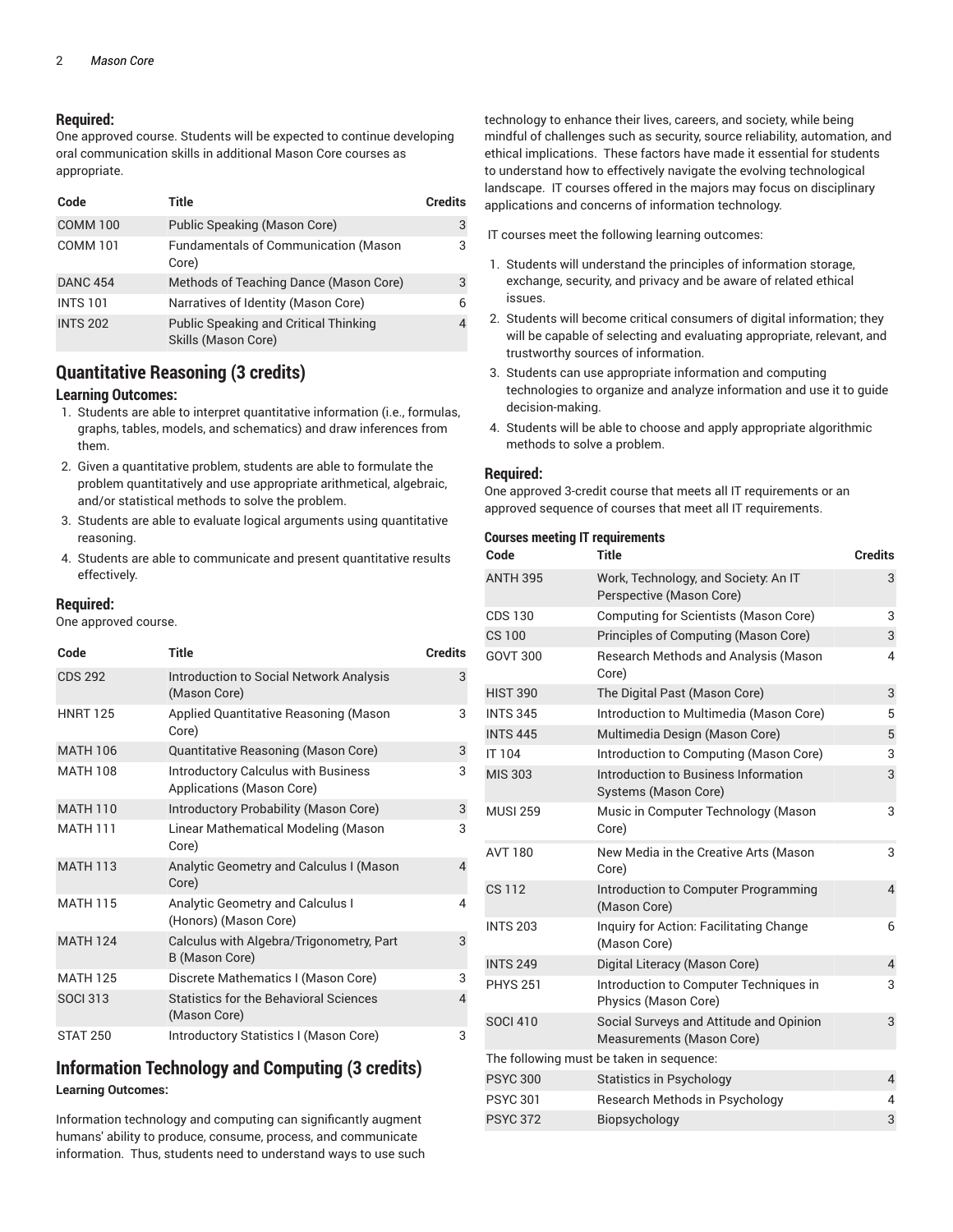## **Exploration Requirements (22 credits)**

Exploration requirements help ensure that students become acquainted with the broad range of intellectual domains that contribute to a liberal education. By experiencing subject matter and ways of knowing in a variety of fields, students will be better able to synthesize new knowledge, respond to fresh challenges, and meet the demands of a complex world.

The course list reflects approved courses as of press time. See the most current list (http://masoncore.gmu.edu/general-education-at-mason-2) for updates.

Note: Beginning Fall 2014, certain courses within the Mason Core can count for more than one category, if approved by the Mason Core committee. Students will be allowed to double count two courses (up to six credit hours) to fulfill their Mason Core requirements. Courses that qualify for double counting will be listed in their individually approved sections. Students may not double count credits in Oral Communication, Written Communication, or Quantitative Reasoning categories.

### **Arts (3 credits)**

Mason courses in the film making, visual and performing arts stress generative, inquiry based learning through direct aesthetic and creative experience in the studio environment. Art history courses address the intrinsic relationship of personal and cultural creativity, and the manifestation of aesthetics, visual culture and visual narrative within historical contexts.

### **Learning Outcomes:**

Students who successfully complete a course in the Arts category must meet the first learning outcome and a minimum of two of the remaining four learning outcomes:

- 1. Demonstrate an understanding of the relationship between artistic process, and a work's underlying concept, and where appropriate, contexts associated with the work.
- 2. Identify and analyze the formal elements of a particular art form using vocabulary and critique appropriate to that form.
- 3. Analyze cultural productions using standards appropriate to the form, as well as the works cultural significance and context.
- 4. Analyze and interpret the content of material or performance culture through its social, historical, and personal contexts.
- 5. Engage in generative artistic processes, including conception, creation, and ongoing critical analysis.

### **Required:**

One approved course.

| Code            | <b>Title</b>                                    | <b>Credits</b> |
|-----------------|-------------------------------------------------|----------------|
| <b>ARTH 101</b> | Introduction to the Visual Arts (Mason<br>Core) | 3              |
| <b>ARTH 102</b> | Symbols and Stories in Art (Mason Core)         | 3              |
| <b>ARTH 103</b> | Introduction to Architecture (Mason Core)       | 3              |
| <b>ARTH 104</b> | Design in the 20th Century (Mason Core)         | 3              |
| <b>ARTH 200</b> | History of Western Art I (Mason Core)           | 3              |
| <b>ARTH 201</b> | History of Western Art II (Mason Core)          | 3              |
| <b>ARTH 203</b> | Survey of Asian Art (Mason Core)                | 3              |
| <b>ARTH 204</b> | Survey of Latin American Art (Mason<br>Core)    | 3              |
| <b>ARTH 206</b> | Survey of African Art (Mason Core)              | 3              |
| <b>ARTH 311</b> | Design of Cities (Mason Core)                   | 3              |

| AIIII JZ I      | Green Art and Archaeology (Mason Core)                                       | ◡              |
|-----------------|------------------------------------------------------------------------------|----------------|
| <b>ARTH 322</b> | Roman Art and Archaeology (Mason Core)                                       | 3              |
| <b>ARTH 324</b> | From Alexander the Great to Cleopatra:<br>The Hellenistic World (Mason Core) | 3              |
| <b>ARTH 333</b> | Early Christian and Byzantine Art (Mason<br>Core)                            | 3              |
| <b>ARTH 334</b> | Western Medieval Art (Mason Core)                                            | 3              |
| ARTH 335        | Arts of Medieval England (Mason Core)                                        | 3              |
| <b>ARTH 340</b> | Early Renaissance Art in Italy, 1300-1500<br>(Mason Core)                    | 3              |
| <b>ARTH 341</b> | Northern Renaissance Art (Mason Core)                                        | 3              |
| <b>ARTH 342</b> | High Renaissance Art in Italy, 1480-1570<br>(Mason Core)                     | 3              |
| <b>ARTH 343</b> | The Art of Venice (Mason Core)                                               | 3              |
| ARTH 344        | Baroque Art in Italy, France, and Spain,<br>1600-1750 (Mason Core)           | 3              |
| <b>ARTH 345</b> | Northern Baroque Art, 1600-1750 (Mason<br>Core)                              | 3              |
| <b>ARTH 350</b> | History of Photography (Mason Core)                                          | 3              |
| <b>ARTH 360</b> | Nineteenth-Century European Art (Mason<br>Core)                              | 3              |
| <b>ARTH 362</b> | Twentieth-Century European Art (Mason<br>Core)                               | 3              |
| <b>ARTH 370</b> | Arts of the United States (Mason Core)                                       | 3              |
| <b>ARTH 371</b> | American Architecture and Material<br>Culture (Mason Core)                   | 3              |
| ARTH 372        | Studies in 18th- and 19th-Century Art of<br>the United States (Mason Core)   | 3              |
| <b>ARTH 373</b> | Studies in 20th-Century Art of the United<br>States (Mason Core)             | 3              |
| ARTH 376        | Twentieth-Century Latin American Art<br>(Mason Core)                         | 3              |
| AVT 103         | Introduction to the Artist's Studio (Mason<br>Core)                          | 3              |
| <b>AVT 104</b>  | Two-Dimensional Design and Color<br>(Mason Core)                             | 4              |
| <b>AVT 215</b>  | Typography (Mason Core)                                                      | 3              |
| AVT 222         | Drawing I (Mason Core)                                                       | 4              |
| <b>AVT 232</b>  | Painting I (Mason Core)                                                      | 4              |
| <b>AVT 243</b>  | Printmaking I (Mason Core)                                                   | 4              |
| <b>AVT 252</b>  | Darkroom Photography I (Mason Core)                                          | 4              |
| <b>AVT 253</b>  | Digital Photography I (Mason Core)                                           | 4              |
| <b>AVT 262</b>  | Sculpture I (Mason Core)                                                     | $\overline{4}$ |
| AVT 272         | Interdisciplinary Arts (Mason Core)                                          | 4              |
| <b>AVT 385</b>  | EcoArt (Mason Core)                                                          | 3              |
| <b>DANC 101</b> | Dance Appreciation (Mason Core)                                              | 3              |
| <b>DANC 119</b> | Dance in Popular Culture: Afro-Latino<br>Dance (Mason Core)                  | 3              |
| <b>DANC 125</b> | Modern/Contemporary Dance I (Mason<br>Core)                                  | 3              |
| <b>DANC 131</b> | Beginning Jazz Technique (Mason Core)                                        | 3              |
| <b>DANC 145</b> | Ballet I (Mason Core)                                                        | 3              |
| <b>DANC 161</b> | <b>Beginning Tap Dance (Mason Core)</b>                                      | 3              |
| <b>DANC 225</b> | Modern/Contemporary Dance II (Mason<br>Core)                                 | 3              |

ARTH 321 Greek Art and Archaeology (Mason Core) 3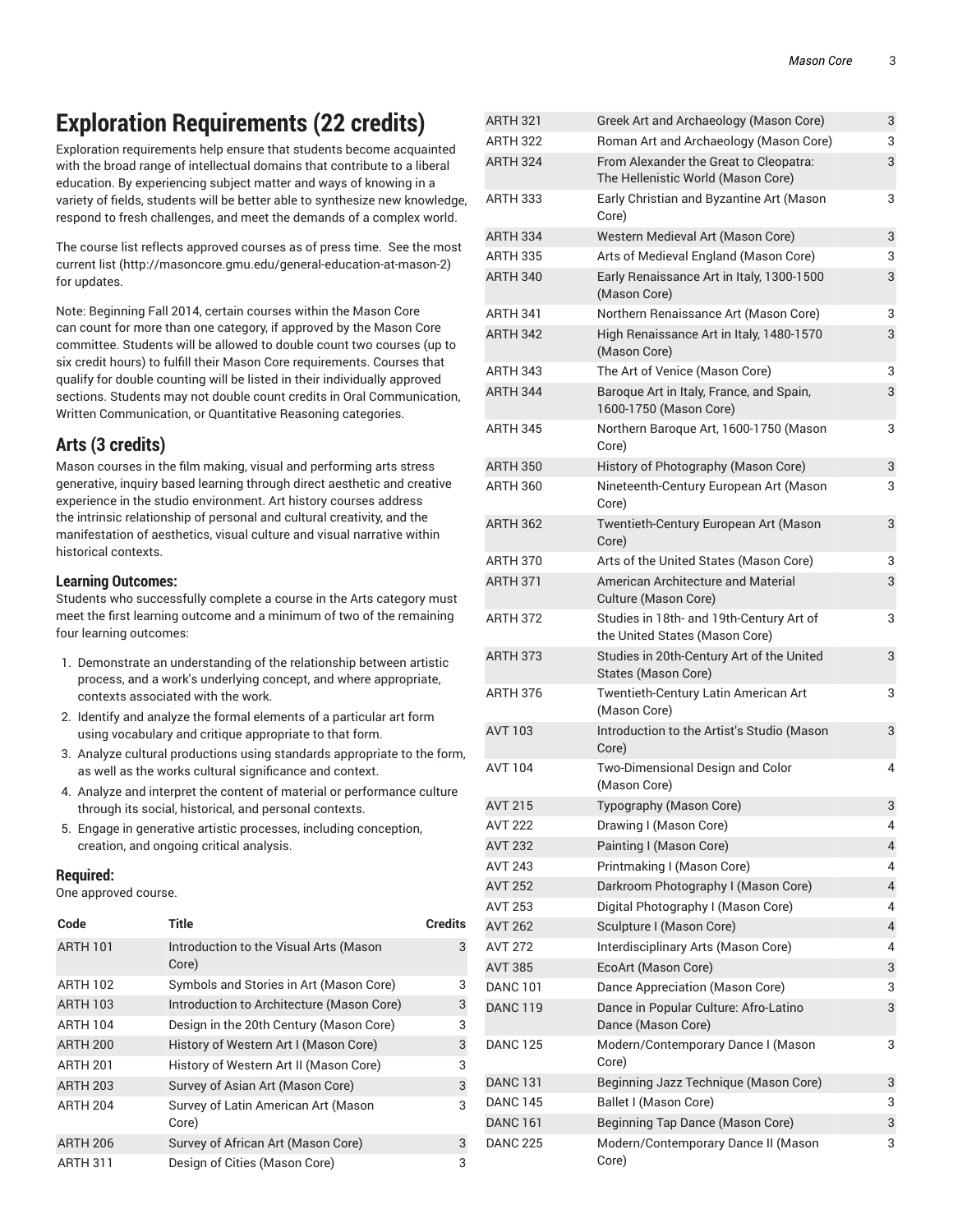| <b>DANC 231</b> | Intermediate Jazz Technique (Mason<br>Core)           | 3              |
|-----------------|-------------------------------------------------------|----------------|
| <b>DANC 245</b> | Ballet II (Mason Core)                                | 3              |
| <b>DANC 301</b> | What is Dance? (Mason Core)                           | 3              |
| <b>DANC 325</b> | Modern/Contemporary Dance III (Mason<br>Core)         | 1-3            |
| <b>DANC 331</b> | Advanced Jazz Dance (Mason Core)                      | 3              |
| <b>DANC 345</b> | Ballet III (Mason Core)                               | 1-3            |
| <b>DANC 390</b> | Dance History I (Mason Core)                          | 3              |
| <b>DANC 391</b> | Dance History II (Mason Core)                         | 3              |
| <b>DANC 425</b> | Modern/Contemporary Dance IV (Mason<br>Core)          | 1-3            |
| <b>DANC 445</b> | Ballet IV (Mason Core)                                | 1-3            |
| <b>DSGN 102</b> | Design in the Modern World (Mason Core)               | 3              |
| <b>ENGH 370</b> | Introduction to Documentary (Mason<br>Core)           | 3              |
| <b>ENGH 371</b> | Television Studies (Mason Core)                       | 3              |
| <b>ENGH 372</b> | Introduction to Film (Mason Core)                     | 3              |
| <b>ENGH 396</b> | Introduction to Creative Writing (Mason<br>Core)      | 3              |
| <b>FAVS 225</b> | The History of World Cinema (Mason<br>Core)           | 3              |
| <b>GAME 101</b> | Introduction to Game Design (Mason<br>Core)           | 3              |
| <b>INTS 103</b> | Human Creativity: Science and Art (Mason<br>Core)     | 6              |
| <b>INTS 245</b> | Visual Culture and Society (Mason Core)               | $\overline{4}$ |
| <b>INTS 346</b> | Art as Social Action (Mason Core)                     | 4              |
| <b>INTS 446</b> | Art, Beauty, and Culture (Mason Core)                 | $3-6$          |
| <b>MUSI 100</b> | <b>Fundamentals of Music (Mason Core)</b>             | 3              |
| <b>MUSI 101</b> | Introduction to Classical Music (Mason<br>Core)       | 3              |
| <b>MUSI 102</b> | Popular Music in America (Mason Core)                 | 3              |
| <b>MUSI 106</b> | Fundamentals of Rock, Blues, and Jazz<br>(Mason Core) | 3              |
| <b>MUSI 107</b> | Jazz and Blues in America (Mason Core)                | 3              |
| <b>MUSI 280</b> | Athletic and Ceremonial Ensemble<br>(Mason Core)      | $0 - 1$        |
| <b>MUSI 301</b> | Music in Motion Pictures (Mason Core)                 | 3              |
| <b>MUSI 302</b> | American Musical Theater (Mason Core)                 | 3              |
| <b>MUSI 380</b> | Wind Symphony (Mason Core)                            | 1              |
| <b>MUSI 381</b> | University Chorale (Mason Core)                       | 1              |
| <b>MUSI 382</b> | Piano Ensemble (Mason Core)                           | 1              |
| <b>MUSI 383</b> | Symphonic Band (Mason Core)                           | 1              |
| <b>MUSI 385</b> | Chamber Singers (Mason Core)                          | 1              |
| <b>MUSI 387</b> | Symphony Orchestra (Mason Core)                       | 1              |
| <b>MUSI 389</b> | Jazz Ensemble (Mason Core)                            | 1              |
| <b>MUSI 485</b> | Chamber Ensembles (Mason Core)                        | 1              |
| <b>PHIL 156</b> | What Is Art? (Mason Core)                             | 3              |
| <b>THR 101</b>  | Theatrical Medium (Mason Core)                        | 3              |
| <b>THR 150</b>  | Greeks to Restoration (Mason Core)                    | 3              |
| <b>THR 151</b>  | Romanticism to Present (Mason Core)                   | 3              |
| <b>THR 210</b>  | Acting I (Mason Core)                                 | 3              |
|                 |                                                       |                |

| <b>THR 230</b> | <b>Fundamentals of Production (Mason</b><br>Core) |  |
|----------------|---------------------------------------------------|--|
| <b>THR 395</b> | Theater as the Life of the Mind (Mason<br>Core)   |  |
| <b>THR 411</b> | Great Film Directors (Mason Core)                 |  |
| <b>THR 412</b> | Great Film Performances (Mason Core)              |  |

### **Global Understanding (3 credits)**

#### **Learning Outcomes:**

The goal of the global understanding category is to help students see the world from multiple perspectives, reflect upon their positions in a global society, and be prepared for future engagement as global citizens. While it may include a historical perspective, global understanding courses focus primarily on a contemporary understanding of one's place in a global society.

#### **Courses in this category must meet a minimum of three of the following learning outcomes:**

1. Identify and articulate one's own values and how those values influence their interactions and relationships with others, both locally and globally.

2. Demonstrate understanding of how the patterns and processes of globalization make visible the interconnections and differences among and within contemporary global societies.

3. Demonstrate the development of intercultural competencies.

4. Explore individual and collective responsibilities within a global society through analytical, practical, or creative responses to problems or issues, using resources appropriate to the field.

**Note**: A student may also meet the Global Understanding requirement through a full-semester study abroad or 12-15 credit hour program; shorter-term study abroad courses must include and meet the learning outcomes listed below and be evaluated prior to departure.

#### **Required:**

One approved course.

| Code            | <b>Title</b>                                                 | <b>Credits</b> |
|-----------------|--------------------------------------------------------------|----------------|
| <b>ANTH 302</b> | Peoples and Cultures of Latin America<br>(Mason Core)        | 3              |
| <b>ANTH 307</b> | Ancient Mesoamerica (Mason Core)                             | 3              |
| <b>ANTH 308</b> | Peoples and Cultures of the Middle East<br>(Mason Core)      | 3              |
| <b>ANTH 309</b> | Peoples and Cultures of India (Mason<br>Core)                | 3              |
| <b>ANTH 312</b> | Political Anthropology (Mason Core)                          | 3              |
| <b>ANTH 313</b> | Myth, Magic, and Mind (Mason Core)                           | 3              |
| <b>ANTH 331</b> | Refugees (Mason Core)                                        | 3              |
| <b>ANTH 332</b> | Cross-Cultural Perspectives on<br>Globalization (Mason Core) | 3              |
| <b>ANTH 382</b> | Urban Anthropology (Mason Core)                              | 3              |
| <b>ARTH 319</b> | Art and Archaeology of the Ancient Near<br>East (Mason Core) | 3              |
| <b>ARTH 320</b> | Art of the Islamic World (Mason Core)                        | 3              |
| <b>ARTH 382</b> | Arts of India (Mason Core)                                   | 3              |
| <b>ARTH 383</b> | Arts of Southeast Asia (Mason Core)                          | 3              |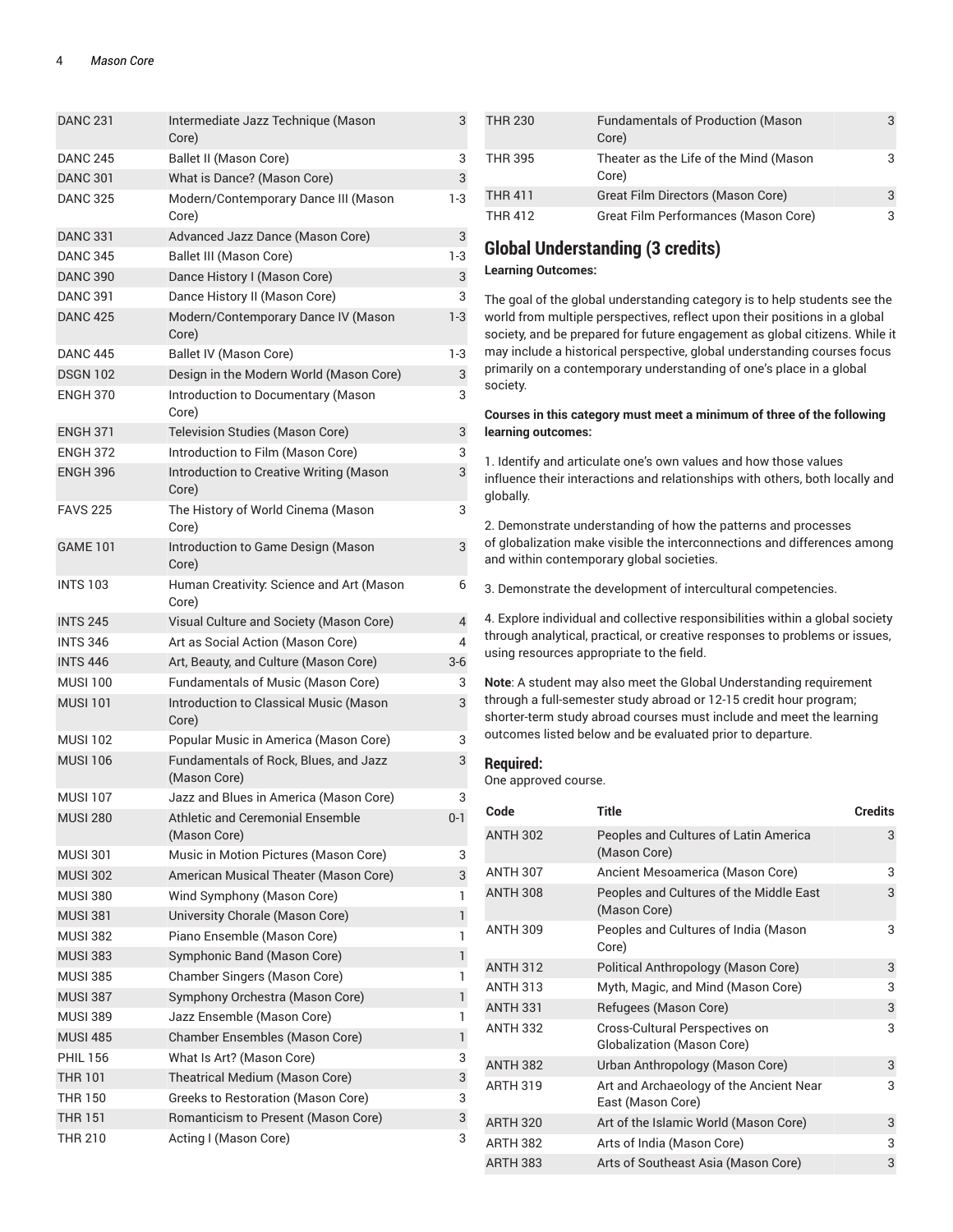3

3

3

3

6

3

6

6

3

3

3

3

 $\overline{\phantom{a}}$ 

3

3

| ARTH 384                          | Arts of China (Mason Core)                                              | 3      | <b>HIST 328</b> | Rise of Russia (Mason Core)                                             | 3              |
|-----------------------------------|-------------------------------------------------------------------------|--------|-----------------|-------------------------------------------------------------------------|----------------|
| <b>ARTH 385</b>                   | Arts of Japan (Mason Core)                                              | 3      | <b>HIST 329</b> | Modern Russia and the Soviet Union                                      | 3              |
| ARTH 386                          | The Silk Road (Mason Core)                                              | 3      |                 | (Mason Core)                                                            |                |
| <b>BUS 200</b>                    | <b>Global Environment of Business (Mason</b>                            | 3      | <b>HIST 354</b> | Modern China (Mason Core)                                               | 3              |
|                                   | Core)                                                                   |        | <b>HIST 356</b> | Modern Japan (Mason Core)                                               | 3              |
| <b>CEIE 100</b>                   | Environmental Engineering around the                                    | 3      | <b>HIST 357</b> | Postwar Japan (Mason Core)                                              | 3              |
| <b>CEIE 497</b>                   | World (Mason Core)                                                      |        | <b>HIST 358</b> | Post-1949 China (Mason Core)                                            | 3              |
| <b>COMM 305</b>                   | Applied Engineering Abroad (Mason Core)<br>Foundations of Intercultural | 3<br>3 | <b>HIST 360</b> | History of South Africa (Mason Core)                                    | 3              |
|                                   | Communication (Mason Core)                                              |        | <b>HIST 364</b> | <b>Revolution and Radical Politics in Latin</b><br>America (Mason Core) | 3              |
| <b>COMM 456</b>                   | Comparative Mass Media (Mason Core)                                     | 3      | <b>HIST 365</b> | Conquest and Colonization in Latin                                      | 3              |
| <b>CONF 340</b>                   | <b>Global Conflict Analysis and Resolution</b><br>(Mason Core)          | 3      | <b>HIST 384</b> | America (Mason Core)<br>Global History of Christianity (Mason           | 3              |
| <b>CRIM 405</b>                   | Law and Justice around the World (Mason<br>Core)                        | 3      | <b>HIST 387</b> | Core)<br>Topics in Global History (Mason Core)                          | $3-6$          |
| <b>DANC 118</b>                   | World Dance (Mason Core)                                                | 3      | <b>HIST 460</b> | Modern Iran (Mason Core)                                                | 3              |
| <b>DANC 318</b>                   | Global Perspectives: World Dance Forms                                  | 3      | <b>HIST 462</b> | Women in Islamic Society (Mason Core)                                   | 3              |
|                                   | (Mason Core)                                                            |        | <b>INTS 102</b> | <b>Global Networks and Communities</b>                                  | $\overline{6}$ |
| <b>DANC 418</b>                   | Global Dance Intensive (Mason Core)                                     | 3      |                 | (Mason Core)                                                            |                |
| <b>ECON 360</b>                   | Economics of Developing Areas (Mason<br>Core)                           | 3      | <b>INTS 303</b> | Introduction to International Studies<br>(Mason Core)                   | 3              |
| <b>ECON 361</b>                   | Economic Development of Latin America<br>(Mason Core)                   | 3      | <b>INTS 314</b> | Conflict, Trauma and Healing (Mason<br>Core)                            | $\epsilon$     |
| <b>ECON 362</b>                   | African Economic Development (Mason<br>Core)                            | 3      | <b>INTS 315</b> | Spirituality and Conflict Transformation<br>(Mason Core)                | 6              |
| <b>ECON 380</b>                   | Economies in Transition (Mason Core)                                    | 3      | <b>INTS 406</b> | Global Leadership (Mason Core)                                          | 3              |
| <b>ECON 390</b>                   | International Economics (Mason Core)                                    | 3      | <b>INTS 416</b> | Refugee and Internal Displacement                                       | 3              |
| <b>ENGH 362</b>                   | Global Voices (Mason Core)                                              | 3      |                 | (Mason Core)                                                            |                |
| <b>ENGH 366</b>                   | The Idea of a World Literature (Mason                                   | 3      | <b>INYO 105</b> | American Cultures (Mason Core)                                          | 3              |
|                                   | Core)                                                                   |        | <b>JAPA 310</b> | Japanese Culture in a Global World                                      | 3              |
| <b>ENGR 398</b>                   | Applied Engineering Abroad (Mason Core)                                 | 3      |                 | (Mason Core)                                                            |                |
| <b>FAVS 300</b>                   | Global Horror Film (Mason Core)                                         | 3      | <b>MBUS 305</b> | Introduction to International Business<br>(Mason Core)                  | 3              |
| <b>FRLN 331</b><br><b>GCH 205</b> | Topics in World Cinema (Mason Core)<br>Global Health (Mason Core)       | 3<br>3 | ME 497          | Applied Engineering Abroad (Mason Core)                                 | 3              |
| GGS 101                           | Major World Regions (Mason Core)                                        | 3      | <b>MUSI 103</b> | Musics of the World (Mason Core)                                        | 3              |
| <b>GLOA 101</b>                   | Introduction to Global Affairs (Mason                                   | 3      | <b>MUSI 431</b> | Music History in Society III (Mason Core)                               | 3              |
|                                   | Core)                                                                   |        | <b>PHIL 243</b> | <b>Global Environmental Ethics (Mason</b>                               | 3              |
| GOVT 132                          | Introduction to International Politics                                  | 3      |                 | Core)                                                                   |                |
| <b>GOVT 133</b>                   | (Mason Core)<br>Introduction to Comparative Politics                    | 3      | <b>PROV 150</b> | International Experience: Global<br>Understanding (Mason Core)          | 0              |
| <b>HIST 251</b>                   | (Mason Core)<br>Survey of East Asian History (Mason                     | 3      | <b>PSYC 379</b> | Applied Cross-Cultural Psychology<br>(Mason Core)                       | 3              |
| <b>HIST 252</b>                   | Core)<br>Survey of East Asian History (Mason                            | 3      | <b>RELI 100</b> | The Human Religious Experience (Mason<br>Core)                          | 3              |
|                                   | Core)                                                                   |        | <b>RELI 211</b> | Religions of the West (Mason Core)                                      | 3              |
| <b>HIST 261</b>                   | Survey of African History (Mason Core)                                  | 3      | <b>RELI 212</b> | Religions of Asia (Mason Core)                                          | 3              |
| <b>HIST 262</b>                   | Survey of African History (Mason Core)                                  | 3      | <b>RELI 313</b> | Hinduism (Mason Core)                                                   | 3              |
| <b>HIST 271</b>                   | Survey of Latin American History (Mason                                 | 3      | <b>RELI 315</b> | <b>Buddhism (Mason Core)</b>                                            | 3              |
| <b>HIST 272</b>                   | Core)<br>Survey of Latin American History (Mason                        | 3      | <b>RELI 320</b> | Religion and Revolution in Latin America<br>(Mason Core)                | 3              |
|                                   | Core)                                                                   |        | <b>RELI 322</b> | Religions of Africa (Mason Core)                                        | 3              |
| <b>HIST 281</b>                   | Survey of Middle Eastern Civilization<br>(Mason Core)                   | 3      | <b>RELI 341</b> | Global Perspectives on Spirituality and<br>Healing (Mason Core)         | 3              |
| <b>HIST 282</b>                   | Survey of Middle Eastern Civilization<br>(Mason Core)                   | 3      | <b>RELI 374</b> | Islamic Thought (Mason Core)                                            | 3              |
|                                   |                                                                         |        |                 |                                                                         |                |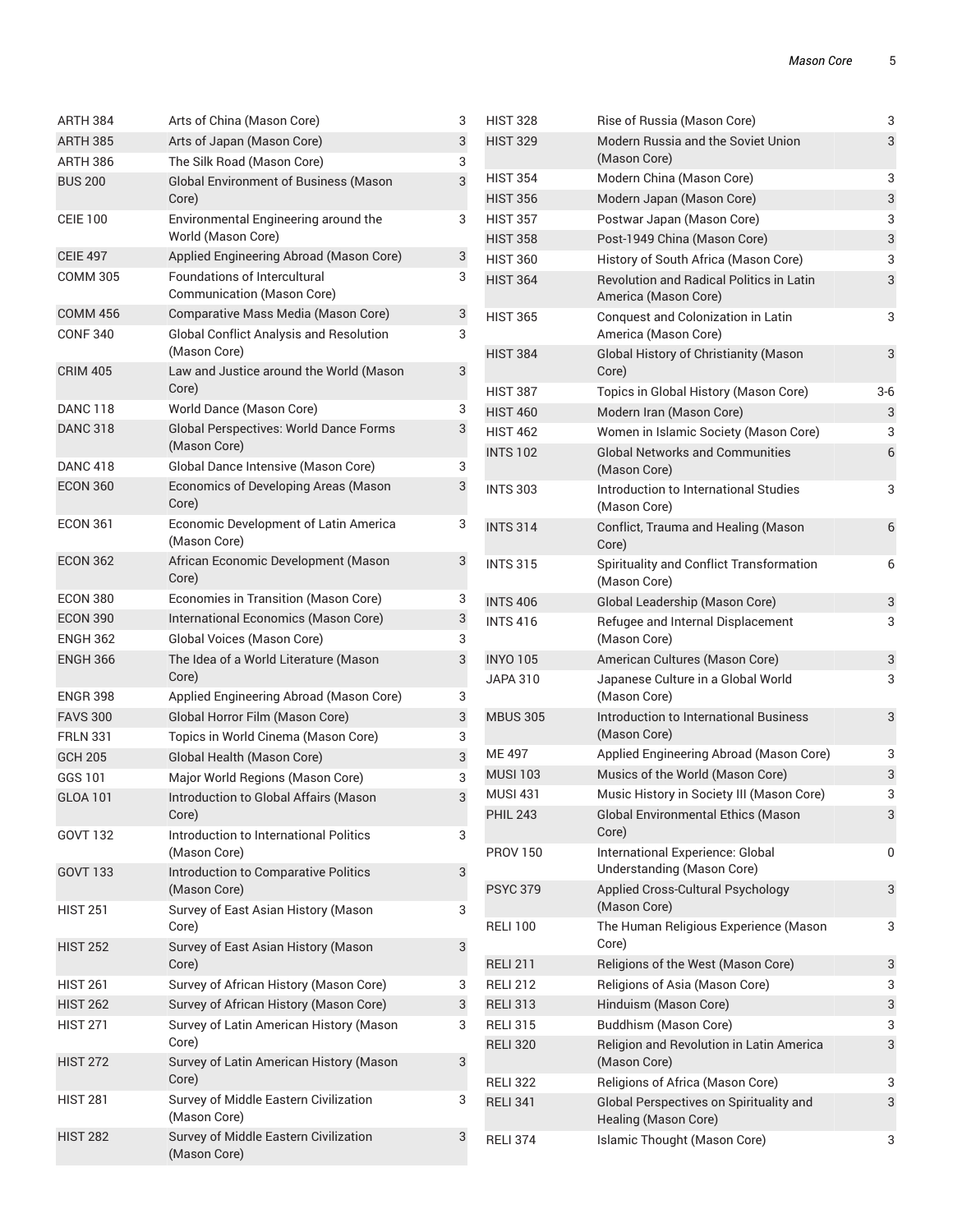| <b>RELI 384</b> | <b>Global History of Christianity (Mason</b><br>Core)           | 3 |
|-----------------|-----------------------------------------------------------------|---|
| <b>RUSS 354</b> | Contemporary Post-Soviet Life (Mason<br>Core)                   | 3 |
| <b>SOCI 120</b> | Globalization and Society (Mason Core)                          | 3 |
| <b>SOCI 320</b> | Globalization and Social Change (Mason<br>Core)                 | 3 |
| <b>SOCI 332</b> | The Urban World (Mason Core)                                    | 3 |
| <b>SPAN 322</b> | Introduction to Latin American Culture<br>(Mason Core)          | 3 |
| <b>SPAN 466</b> | Latin American Civilization and Culture<br>(Mason Core)         | 3 |
| <b>SYST 202</b> | Engineering Systems in a Complex World<br>(Mason Core)          | 3 |
| <b>SYST 497</b> | Applied Engineering Abroad (Mason Core)                         | 3 |
| <b>THR 359</b>  | World Stages (Mason Core)                                       | 3 |
| <b>TOUR 210</b> | Global Understanding through Travel and<br>Tourism (Mason Core) | 3 |
| <b>WMST 100</b> | <b>Global Representations of Women</b><br>(Mason Core)          | 3 |

### **Literature (3 credits)**

### **Learning Outcomes:**

- 1. Students will be able to read for comprehension, detail, and nuance.
- 2. Identify the specific literary qualities of language as employed in the texts they read.
- 3. Analyze the ways specific literary devices contribute to the meaning of a text.
- 4. Identify and evaluate the contribution of the social, political, historical, and cultural contexts in which a literary text is produced.
- 5. Evaluate a critical argument in others' writing as well as one's own.

### **Required:**

One approved course.

| Code            | Title                                                                  | <b>Credits</b> |
|-----------------|------------------------------------------------------------------------|----------------|
| <b>ARAB 325</b> | Major Arab Writers/Stories (Mason Core)                                | 3              |
| <b>CHIN 310</b> | Survey of Chinese Literature (Mason<br>Core)                           | 3              |
| <b>CHIN 311</b> | Modern Chinese Literature in Translation<br>(Mason Core)               | 3              |
| <b>CHIN 325</b> | Major Chinese Writers (Mason Core)                                     | 3              |
| <b>CHIN 328</b> | Asian American Women Writers (Mason<br>Core)                           | 3              |
| <b>CLAS 250</b> | Classical Mythology (Mason Core)                                       | 3              |
| <b>CLAS 260</b> | The Legacy of Greece and Rome (Mason<br>Core)                          | 3              |
| <b>CLAS 340</b> | Greek and Roman Epic (Mason Core)                                      | 3              |
| <b>CLAS 350</b> | Greek and Roman Tragedy (Mason Core)                                   | 3              |
| <b>CLAS 360</b> | Greek and Roman Comedy (Mason Core)                                    | 3              |
| <b>CLAS 380</b> | Greek and Roman Novels (Mason Core)                                    | 3              |
| <b>ELED 358</b> | Children's Literature for Teaching in<br>Diverse Settings (Mason Core) | 3              |
| <b>ENGH 201</b> | Reading and Writing about Texts (Mason<br>Core)                        | 3              |
| <b>ENGH 202</b> | Texts and Contexts (Mason Core)                                        | 3              |

| <b>ENGH 203</b> | <b>Western Literary Tradition (Mason Core)</b>                        | 3 |
|-----------------|-----------------------------------------------------------------------|---|
| <b>ENGH 204</b> | Western Literary Traditions (Mason Core)                              | 3 |
| <b>FREN 325</b> | Major French Writers (Topic Varies)<br>(Mason Core)                   | 3 |
| <b>FREN 329</b> | Problems of Western Civilization in<br>French Literature (Mason Core) | 3 |
| <b>FRLN 330</b> | Topics in World Literature (Mason Core)                               | 3 |
| <b>GERM 325</b> | Major Writers (Mason Core)                                            | 3 |
| <b>HIST 334</b> | American Scriptures (Mason Core)                                      | 3 |
| <b>INTS 101</b> | Narratives of Identity (Mason Core)                                   | 6 |
| <b>ITAL 320</b> | Topics in Italian Film and Literature<br>(Mason Core)                 | 3 |
| <b>ITAL 325</b> | Major Italian Writers (Mason Core)                                    | 3 |
| <b>JAPA 340</b> | Topics in Japanese Literature (Mason<br>Core)                         | 3 |
| <b>KORE 311</b> | Modern Korean Literature in Translation<br>(Mason Core)               | 3 |
| <b>PHIL 253</b> | Philosophy and Literature (Mason Core)                                | 3 |
| <b>RELI 235</b> | Religion and Literature (Mason Core)                                  | 3 |
| <b>RELI 333</b> | Spiritual Autobiography (Mason Core)                                  | 3 |
| <b>RUSS 325</b> | Major Russian Writers (Mason Core)                                    | 3 |
| <b>RUSS 326</b> | A Survey of Russian Literature (Mason<br>Core)                        | 3 |
| <b>RUSS 327</b> | A Survey of Russian Literature (Mason<br>Core)                        | 3 |
| <b>SPAN 325</b> | Major Hispanic Writers (Mason Core)                                   | 3 |

### **Natural Science (7 credits total)**

The Mason Core natural sciences courses engage students in scientific exploration; foster their curiosity; enhance their enthusiasm for science; and enable them to apply scientific knowledge and reasoning to personal, professional and public decision-making. Lab courses must meet all five learning outcomes. Non-lab courses must meet learning outcomes 1 through 4.

### **Learning Outcomes:**

- 1. Understand how scientific inquiry is based on investigation of evidence from the natural world, and that scientific knowledge and understanding: a) evolves based on new evidence, and b) differs from personal and cultural beliefs.
- 2. Recognize the scope and limits of science.
- 3. Recognize and articulate the relationship between the natural sciences and society and the application of science to societal challenges (e.g., health, conservation, sustainability, energy, natural disasters, etc.).
- 4. Evaluate scientific information (e.g., distinguish primary and secondary sources, assess credibility and validity of information).
- 5. Participate in scientific inquiry and communicate the elements of the process, including: a) making careful and systematic observations, b) developing and testing a hypothesis, c) analyzing evidence, and d) Interpreting results.

### **Required:**

Two approved science courses. At least one course will include laboratory experience.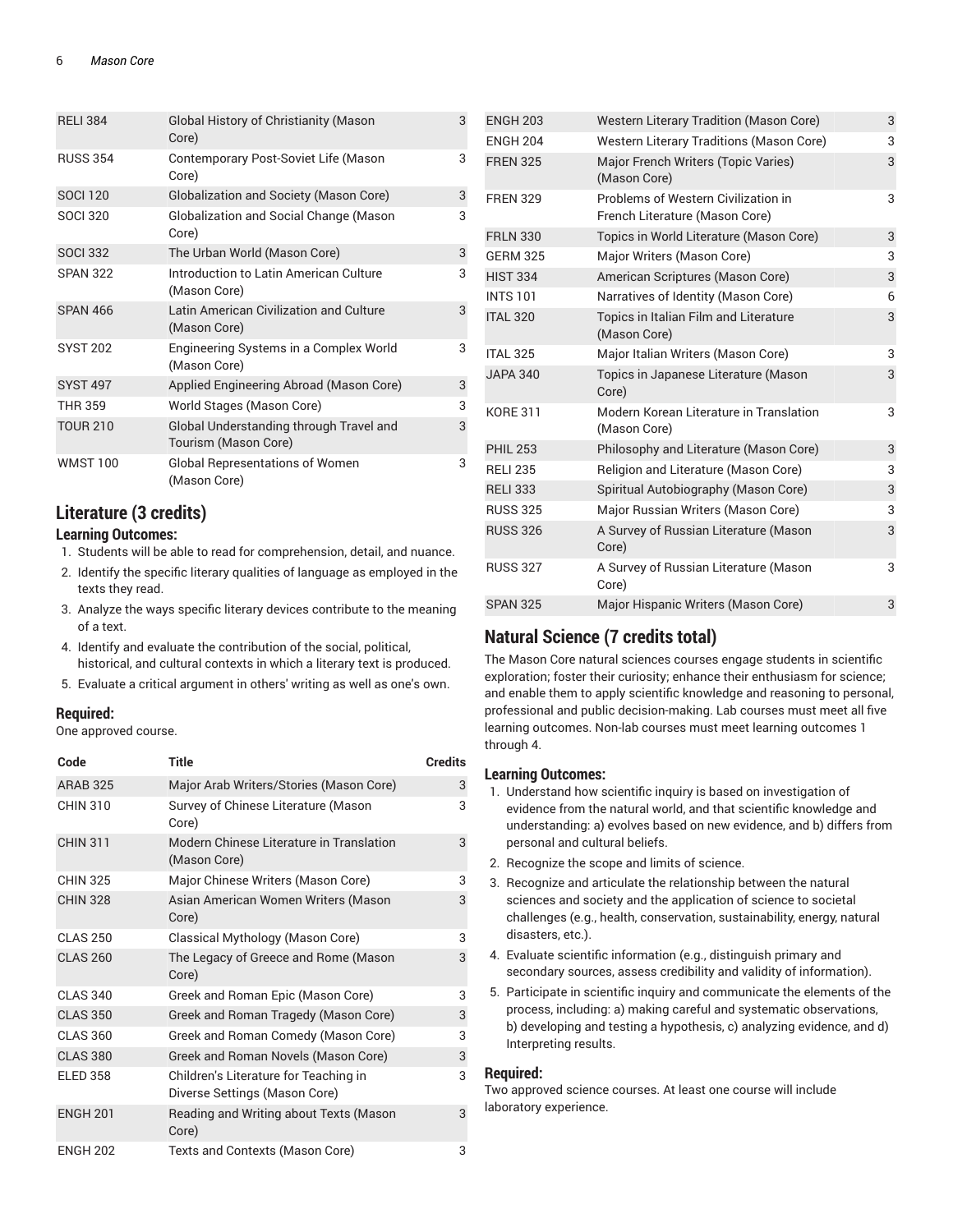| Non-lab (3 credits)<br>Code | Title                                                                                         | <b>Credits</b> |
|-----------------------------|-----------------------------------------------------------------------------------------------|----------------|
| <b>ANTH 135</b>             | Introduction to Biological Anthropology                                                       | 3              |
|                             | (Mason Core)                                                                                  |                |
| <b>ASTR 103</b>             | Astronomy (Mason Core)                                                                        | 3              |
| <b>ASTR 302</b>             | <b>Foundations of Cosmological Thought</b><br>(Mason Core)                                    | 3              |
| <b>BIOL 107</b>             | Intro Biology II Lecture (Mason Core)                                                         | 3              |
| <b>BIOL 140</b>             | Plants and People (Mason Core)                                                                | 3              |
| <b>CHEM 101</b>             | Introduction to Modern Chemistry (Mason<br>Core)                                              | 3              |
| <b>CHEM 102</b>             | Chemistry for Changing Times (Mason<br>Core)                                                  | 3              |
| CHEM 271                    | General Chemistry for Engineers Lecture<br>(Mason Core)                                       | 3              |
| <b>CLIM 101</b>             | Global Warming: Weather, Climate, and<br>Society (Mason Core)                                 | 3              |
| <b>EVPP 201</b>             | Environment and You: Issues for the<br>Twenty-First Century (Mason Core)                      | 3              |
| <b>GEOL 134</b>             | Evolution and Extinction (Mason Core)                                                         | 3              |
| GGS 102                     | Physical Geography (Mason Core)                                                               | 3              |
| <b>INTS 103</b>             | Human Creativity: Science and Art (Mason<br>Core)                                             | 6              |
| <b>INTS 211</b>             | Introduction to Conservation Studies<br>(Mason Core)                                          | 3-6            |
| <b>INTS 301</b>             | Science in the News (Mason Core)                                                              | 3              |
| <b>NEUR 101</b>             | Introduction to Neuroscience (Mason<br>Core)                                                  | 3              |
| <b>NUTR 295</b>             | Introduction to Nutrition (Mason Core)                                                        | 3              |
| <b>PHYS 106</b>             | The Quantum World: A Continuous<br>Revolution in What We Know and How We<br>Live (Mason Core) | 3              |
| <b>PROV 301</b>             | Great Ideas in Science (Mason Core)                                                           | 3              |
| Lab (4 credits)             | Title                                                                                         |                |
| Code                        |                                                                                               | <b>Credits</b> |
| <b>ASTR 111</b>             | Introductory Astronomy: The Solar<br>System (Mason Core)                                      | 3              |
| ASTR 112                    | Introductory Astronomy Lab: The Solar<br>System (Mason Core)                                  | 1              |
| <b>ASTR 113</b>             | Introductory Astronomy: Stars, Galaxies,<br>and the Universe (Mason Core)                     | 3              |
| <b>ASTR 114</b>             | Introductory Astronomy Lab: Stars,<br>Galaxies, and the Universe (Mason Core)                 | 1              |
| <b>ASTR 115</b>             | Finding New Worlds (Mason Core)                                                               | 4              |
| <b>BIOL 103</b>             | Introductory Biology I (Mason Core)                                                           | 4              |
| <b>BIOL 106</b>             | Introductory Biology II Laboratory (Mason<br>Core)                                            | 1              |
| <b>BIOL 213</b>             | Cell Structure and Function (Mason Core)                                                      | 4              |
| CDS 101                     | Introduction to Computational and Data<br>Sciences (Mason Core)                               | 3              |
| CDS 102                     | Introduction to Computational and Data<br>Sciences Lab (Mason Core)                           | 1              |
| <b>CHEM 103</b>             | Chemical Science in a Modern Society<br>(Mason Core)                                          | 4              |

| <b>CHEM 104</b> | Chemistry for Changing Times (Mason<br>Core)                                 | 4                        |
|-----------------|------------------------------------------------------------------------------|--------------------------|
| <b>CHEM 155</b> | Introduction to Environmental Chemistry I<br>(Mason Core)                    | $\overline{4}$           |
| <b>CHEM 156</b> | Introduction to Environmental Chemistry<br>II (Mason Core)                   | 4                        |
| <b>CHEM 211</b> | General Chemistry I (Mason Core)                                             | 3                        |
| <b>CHEM 212</b> | General Chemistry II (Mason Core)                                            | 3                        |
| <b>CHEM 213</b> | General Chemistry Laboratory I (Mason<br>Core)                               | $\mathbf{1}$             |
| <b>CHEM 214</b> | General Chemistry Laboratory II (Mason<br>Core)                              | 1                        |
| <b>CHEM 272</b> | General Chemistry for Engineers Lab<br>(Mason Core)                          | $\mathbf{1}$             |
| <b>CLIM 102</b> | Introduction to Global Climate Change<br>Science (Mason Core)                | 4                        |
| <b>CLIM 111</b> | Introduction to the Fundamentals of<br>Atmospheric Science (Mason Core)      | 3                        |
| <b>CLIM 112</b> | Introduction to the Fundamentals of<br>Atmospheric Science Lab (Mason Core)  | 1                        |
| <b>EVPP 108</b> | Ecosphere - Introduction to Environmental<br>Science I-Lecture (Mason Core)  | 3                        |
| <b>EVPP 109</b> | Ecosphere-Introduction to Environmental<br>Science I- Lab (Mason Core)       | 1                        |
| <b>EVPP 110</b> | The Ecosphere: An Introduction to<br>Environmental Science I (Mason Core)    | 4                        |
| <b>EVPP 111</b> | The Ecosphere: An Introduction to<br>Environmental Science II (Mason Core)   | 4                        |
| <b>EVPP 112</b> | Ecosphere: Introduction to Environmental<br>Science II-Lecture (Mason Core)  | 3                        |
| <b>EVPP 113</b> | Ecosphere: Introduction to Environmental<br>Science II-Lab (Mason Core)      | 1                        |
| <b>GEOL 101</b> | Introductory Geology I (Mason Core)                                          | 4                        |
| <b>GEOL 102</b> | Introductory Geology II (Mason Core)                                         | 4                        |
| GGS 121         | Dynamic Atmosphere and Hydrosphere<br>(Mason Core)                           | $\overline{\mathcal{L}}$ |
| <b>INTS 210</b> | Sustainable World (Mason Core)                                               | 4                        |
| <b>INTS 311</b> | The Mysteries of Migration:<br>Consequences for Conservation (Mason<br>Core) | 6                        |
| <b>INTS 401</b> | Conservation Biology (Mason Core)                                            | 6                        |
| <b>INTS 403</b> | Conservation Behavior (Mason Core)                                           | 6                        |
| <b>PHYS 103</b> | Physics and Everyday Phenomena I<br>(Mason Core)                             | 4                        |
| <b>PHYS 104</b> | Physics and Everyday Phenomena II<br>(Mason Core)                            | 4                        |
| <b>PHYS 111</b> | Introduction to the Fundamentals of<br>Atmospheric Science (Mason Core)      | 3                        |
| <b>PHYS 112</b> | Introduction to the Fundamentals of<br>Atmospheric Science Lab (Mason Core)  | $\mathbf{1}$             |
| <b>PHYS 160</b> | University Physics I (Mason Core)                                            | 3                        |
| <b>PHYS 161</b> | University Physics I Laboratory (Mason<br>Core)                              | $\mathbf{1}$             |
| <b>PHYS 243</b> | College Physics I (Mason Core)                                               | 3                        |
| <b>PHYS 244</b> | College Physics I Lab (Mason Core)                                           | $\mathbf{1}$             |
| <b>PHYS 245</b> | College Physics II (Mason Core)                                              | 3                        |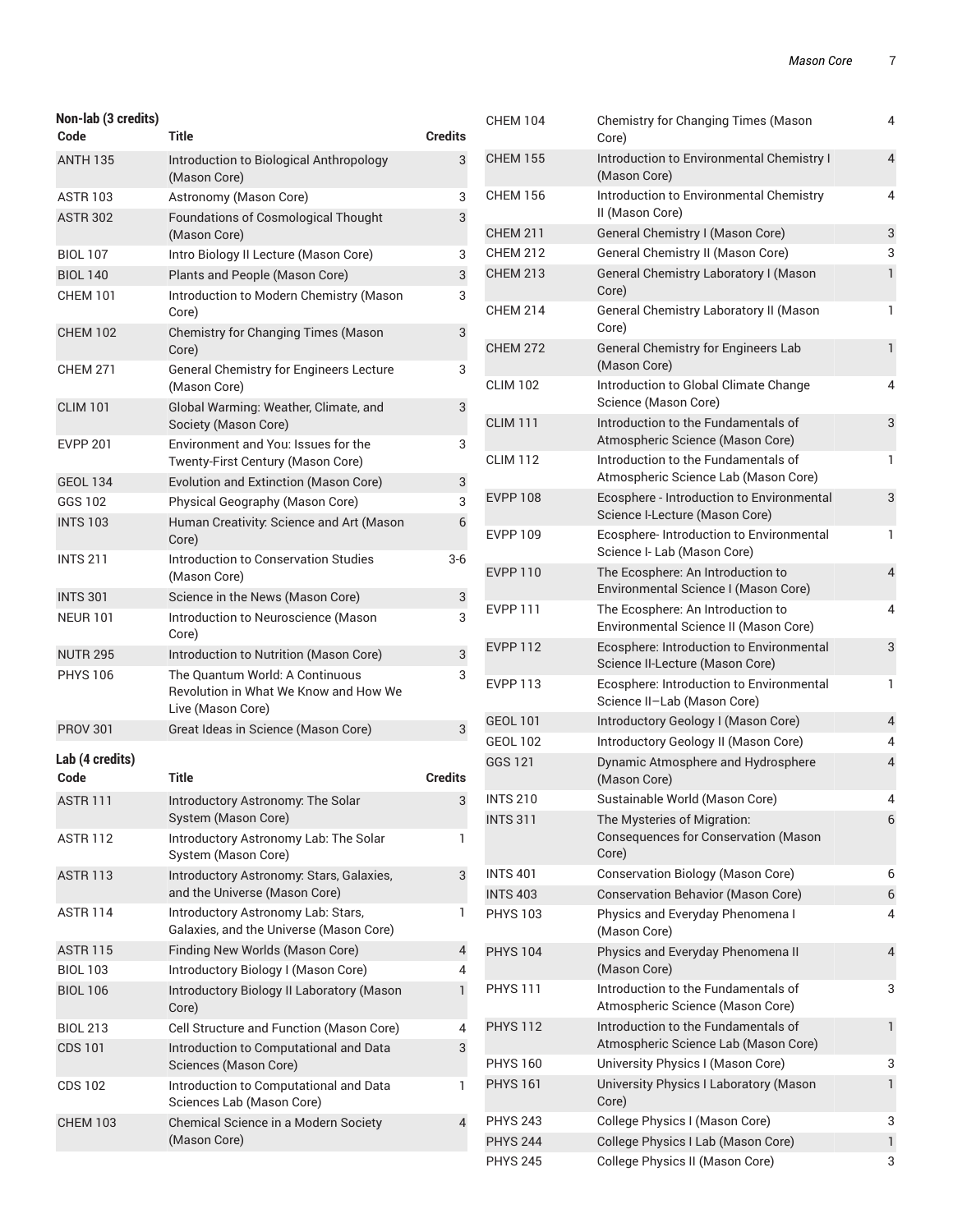| <b>PHYS 246</b> | College Physics II Lab (Mason Core)               |   |
|-----------------|---------------------------------------------------|---|
| <b>PHYS 260</b> | University Physics II (Mason Core)                | 3 |
| <b>PHYS 261</b> | University Physics II Laboratory (Mason<br>Core)  | 1 |
| <b>PHYS 262</b> | University Physics III (Mason Core)               | 3 |
| <b>PHYS 263</b> | University Physics III Laboratory (Mason<br>Core) | ı |

### **Social and Behavioral Sciences (3 credits)**

### **Learning Outcomes:**

The following three learning outcomes are required goals of disciplinary or interdisciplinary courses:

- 1. Explain how individuals, groups or institutions are influenced by contextual factors;
- 2. Demonstrate awareness of changes in social and cultural constructs;
- 3. Use appropriate methods and resources to apply social and behavioral science concepts, terminology, principles and theories in the analysis of significant human issues, past or present.

### **Required:**

One approved course.

| Code            | Title                                                                     | <b>Credits</b> |
|-----------------|---------------------------------------------------------------------------|----------------|
| AFAM 200        | <b>Introduction to African American Studies</b><br>(Mason Core)           | 3              |
| <b>ANTH 114</b> | Introduction to Cultural Anthropology<br>(Mason Core)                     | 3              |
| <b>ANTH 120</b> | Unearthing the Past: Prehistory, Culture<br>and Evolution (Mason Core)    | 3              |
| <b>ANTH 135</b> | Introduction to Biological Anthropology<br>(Mason Core)                   | 3              |
| <b>ANTH 363</b> | Humans, Disease, and Death (Mason<br>Core)                                | 3              |
| <b>ANTH 396</b> | Issues in Anthropology: Social Sciences<br>(Mason Core)                   | 3              |
| <b>BUS 100</b>  | <b>Business and Society (Mason Core)</b>                                  | 3              |
| <b>CONF101</b>  | Conflict and Our World (Mason Core)                                       | 3              |
| <b>CONS 410</b> | Human Dimensions in Conservation<br>(Mason Core)                          | 3              |
| <b>CRIM 100</b> | Introduction to Criminal Justice (Mason<br>Core)                          | 3              |
| <b>ECON 100</b> | Economics for the Citizen (Mason Core)                                    | 3              |
| <b>ECON 103</b> | <b>Contemporary Microeconomic Principles</b><br>(Mason Core)              | 3              |
| <b>ECON 104</b> | <b>Contemporary Macroeconomic Principles</b><br>(Mason Core)              | 3              |
| <b>ECON 105</b> | <b>Environmental Economics for the Citizen</b><br>(Mason Core)            | 3              |
| <b>ECON 367</b> | Money, Markets, and Economic Policy<br>(Mason Core)                       | 3              |
| <b>EDUC 200</b> | Introduction to Education: Teaching,<br>Learning and Schools (Mason Core) | 3              |
| <b>EDUC 203</b> | Disability in American Culture (Mason<br>Core)                            | 3              |
| <b>EDUC 372</b> | Human Development, Learning, and<br>Teaching (Mason Core)                 | 3              |

| <b>GCH 325</b>  | Stress and Well-Being (Mason Core)                                   | 3     |
|-----------------|----------------------------------------------------------------------|-------|
| GGS 103         | Human Geography (Mason Core)                                         | 3     |
| <b>GOVT 101</b> | Democratic Theory and Practice (Mason<br>Core)                       | 3     |
| GOVT 103        | Introduction to American Government<br>(Mason Core)                  | 3     |
| <b>GOVT 367</b> | Money, Markets and Economic Policy<br>(Mason Core)                   | 3     |
| <b>HDFS 200</b> | Individual and Family Development<br>(Mason Core)                    | 3     |
| <b>HEAL 230</b> | Introduction to Health Behavior (Mason<br>Core)                      | 3     |
| <b>HIST 121</b> | Formation of the American Republic<br>(Mason Core)                   | 3     |
| <b>HIST 122</b> | Development of Modern America (Mason<br>Core)                        | 3     |
| <b>INTS 203</b> | Inquiry for Action: Facilitating Change<br>(Mason Core)              | 6     |
| <b>INTS 300</b> | Law and Justice (Mason Core)                                         | 3     |
| <b>INTS 304</b> | <b>Social Movements and Community</b><br>Activism (Mason Core)       | 4     |
| <b>INTS 316</b> | Introduction to Childhood Studies (Mason<br>Core)                    | 4     |
| <b>INTS 317</b> | Issues in Family Relationships (Mason<br>Core)                       | 4     |
| <b>INTS 319</b> | Contemporary Youth Studies (Mason<br>Core)                           | 3     |
| <b>INTS 320</b> | Construction of Differences: Race, Class,<br>and Gender (Mason Core) | 6     |
| <b>INTS 321</b> | Parent-Child Relations (Mason Core)                                  | 3     |
| <b>INTS 331</b> | The Nonprofit Sector (Mason Core)                                    | 4     |
| <b>INTS 334</b> | Environmental Justice (Mason Core)                                   | 4     |
| <b>INTS 336</b> | Poverty, Wealth and Inequality in the US<br>(Mason Core)             | 3     |
| <b>INTS 347</b> | Gender Representation in Popular Culture<br>(Mason Core)             | $3-6$ |
| <b>INTS 361</b> | Neighborhood, Community, and Identity<br>(Mason Core)                | $3-6$ |
| <b>INTS 362</b> | Social Justice and Human Rights (Mason<br>Core)                      | 3     |
| <b>INTS 371</b> | Food Systems and Policy (Mason Core)                                 | 3     |
| <b>INTS 436</b> | Social Justice Education (Mason Core)                                | 4     |
| <b>INTS 437</b> | Critical Race Studies (Mason Core)                                   | 3     |
| <b>INTS 438</b> | Representations of Race (Mason Core)                                 | 4     |
| <b>LING 306</b> | General Linguistics (Mason Core)                                     | 3     |
| <b>PSYC100</b>  | Basic Concepts in Psychology (Mason<br>Core)                         | 3     |
| <b>PSYC 211</b> | Developmental Psychology (Mason Core)                                | 3     |
| <b>PSYC 231</b> | Social Psychology (Mason Core)                                       | 3     |
| <b>SOCI 101</b> | Introductory Sociology (Mason Core)                                  | 3     |
| <b>SOCI 352</b> | Social Problems and Solutions (Mason<br>Core)                        | 3     |
| <b>SOCI 355</b> | Social Inequality (Mason Core)                                       | 3     |
| <b>TOUR 311</b> | Women and Tourism (Mason Core)                                       | 3     |
|                 |                                                                      |       |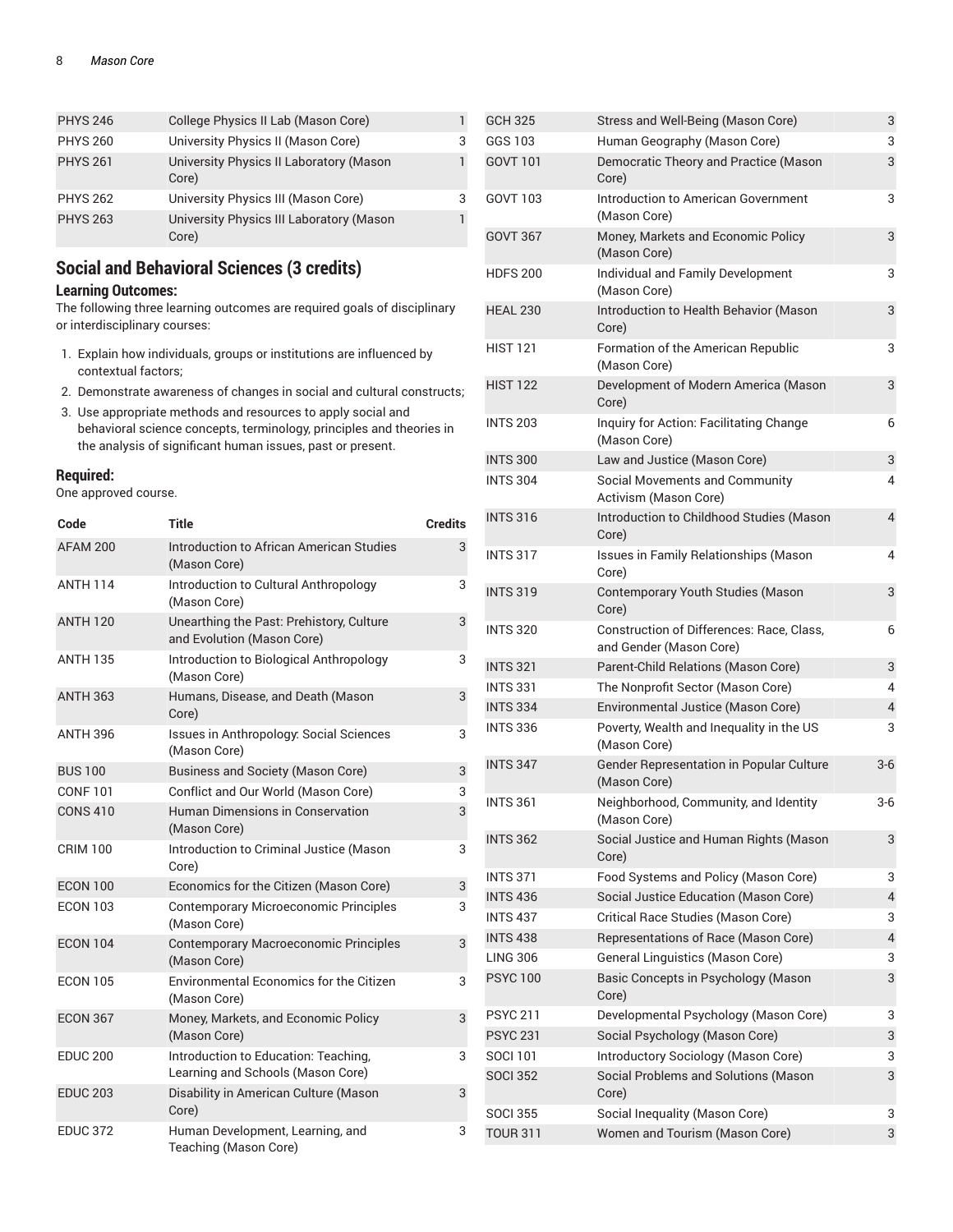### **Western Civilization/World History (3 credits)**

#### **Learning Outcomes:**

Courses must meet at least three of the five learning outcomes.

- 1. Demonstrate familiarity with the major chronology of Western civilization or world history.
- 2. Demonstrate the ability to narrate and explain long-term changes and continuities in Western civilization or world history.
- 3. Identify, evaluate, and appropriately cite online and print resources.
- 4. Develop multiple historical literacies by analyzing primary sources of various kinds (texts, images, music) and using these sources as evidence to support interpretation of historical events.
- 5. Communicate effectively— through speech, writing, and use of digital media—their understanding of patterns, process, and themes in the history of Western civilization or the world.

#### **Required:**

One approved course.

| Code            | Title                                                  | <b>Credits</b> |
|-----------------|--------------------------------------------------------|----------------|
| <b>HIST 100</b> | History of Western Civilization (Mason<br>Core)        | 3              |
| <b>HIST 125</b> | Introduction to World History (Mason<br>Core)          | 3              |
| <b>INTS 102</b> | <b>Global Networks and Communities</b><br>(Mason Core) |                |

#### **Transfer students may substitute one of the following for HIST 100 History of Western Civilization (Mason Core)**

| Code            | <b>Title</b>                                                    | <b>Credits</b> |
|-----------------|-----------------------------------------------------------------|----------------|
| <b>HIST 101</b> | <b>Foundations of Western Civilization</b>                      | 3              |
| <b>HIST 102</b> | Development of Western Civilization                             | 3              |
| <b>HIST 301</b> | <b>Classical Greece</b>                                         | 3              |
| <b>HIST 302</b> | <b>Classical Rome</b>                                           | 3              |
| <b>HIST 304</b> | Western Europe in the Middle Ages                               | 3              |
| <b>HIST 305</b> | The Renaissance                                                 | 3              |
| <b>HIST 306</b> | The Reformation                                                 | 3              |
| <b>HIST 308</b> | Nineteenth-Century Europe                                       | 3              |
| <b>HIST 309</b> | Europe in Crisis: 1914-1948                                     | 3              |
| <b>HIST 312</b> | Nationalism in Eastern Europe                                   | 3              |
| <b>HIST 314</b> | <b>History of Germany</b>                                       | 3              |
| <b>HIST 322</b> | <b>Modern Britain</b>                                           | 3              |
| <b>HIST 388</b> | <b>Topics in European History</b>                               | 3              |
| <b>HIST 436</b> | European Society and Culture: 19th and<br><b>20th Centuries</b> | 3              |

#### **Transfer students may substitute one of the following for HIST 125 Introduction to World History (Mason Core)**

| Code            | Title                                           | <b>Credits</b> |
|-----------------|-------------------------------------------------|----------------|
| <b>HIST 202</b> | Freshman/Sophomore Seminar in Global<br>History | 3              |
| <b>HIST 387</b> | Topics in Global History (Mason Core)           | $3-6$          |

#### 3 **Integration Requirements (9 credits)**

### **Written Communication (3 credits, upper-level)**

#### **Learning Outcomes:**

Students develop the ability to use written communication as a means of discovering and expressing ideas and meanings: in short, employing writing as a way of thinking. Students begin this process at the Foundation level in ENGH 101 Composition (Mason Core) (ENGH 100 Composition for Multilingual Writers (Mason Core) for ESL students) and build higher-level skills at the Integration level in ENGH 302 Advanced Composition (Mason Core). Writing will be emphasized in many courses throughout a student's career, and at least one course in every student's major is designated "writing intensive" (Integration level).

### **Required:**

The following course as well as an approved writing-intensive course in the major.

| Code            | Title                                    | <b>Credits</b> |
|-----------------|------------------------------------------|----------------|
| <b>ENGH 302</b> | <b>Advanced Composition (Mason Core)</b> |                |

### **Writing-Intensive Course Requirement (usually 3 credits)**

As part of the university's commitment to student writers in all undergraduate programs, at least one upper-division course in each major has been designated as fulfilling the "writing intensive" (WI) requirement.

The following courses have been approved to meet the writing-intensive requirement.

NOTE: students MUST select the course approved for their major. See specific degree program for details.

| Code            | Title                                                                   | <b>Credits</b> |
|-----------------|-------------------------------------------------------------------------|----------------|
| ACCT 461        | <b>Assurance and Audit Services</b>                                     | 3              |
| <b>ANTH 490</b> | Theories, Methods, and Issues II                                        | 3              |
| <b>ARAB 331</b> | <b>Reading and Conversation II</b>                                      | 3              |
| <b>ARTH 400</b> | Historiography and Methods of Research<br>in Art History (Topic Varies) | 3              |
| <b>ARTH 420</b> | Advanced Studies in Ancient Art                                         | 3              |
| <b>ARTH 430</b> | Advanced Studies in Medieval or Islamic<br>Art                          | 3              |
| <b>ARTH 440</b> | RS: Advanced Studies in Renaissance and<br><b>Baroque Art</b>           | 3              |
| <b>ARTH 460</b> | RS: Advanced Studies in 20th-Century<br>European Art                    | 3              |
| <b>ARTH 471</b> | Advanced Studies in Art of the United<br><b>States</b>                  | 3              |
| <b>ARTH 472</b> | RS: Advanced Studies in 20th-Century<br>Latin American Art              | 3              |
| <b>ARTH 474</b> | Advanced Studies in Contemporary Art                                    | 3              |
| <b>ARTH 482</b> | RS: Advanced Studies in Asian Art                                       | 3              |
| <b>ARTH 490</b> | Independent Study in Art History                                        | 3              |
| <b>ARTH 491</b> | Independent Study in Art History                                        | 3              |
| <b>ARTH 492</b> | <b>Honors Directed Readings</b>                                         | 3              |
| <b>ARTH 493</b> | <b>Honors Directed Research</b>                                         | 3              |
| <b>ARTH 495</b> | RS: Objects and Archives in Art History                                 | 3              |
| <b>ARTH 499</b> | <b>Advanced Studies in Art History</b>                                  | 3              |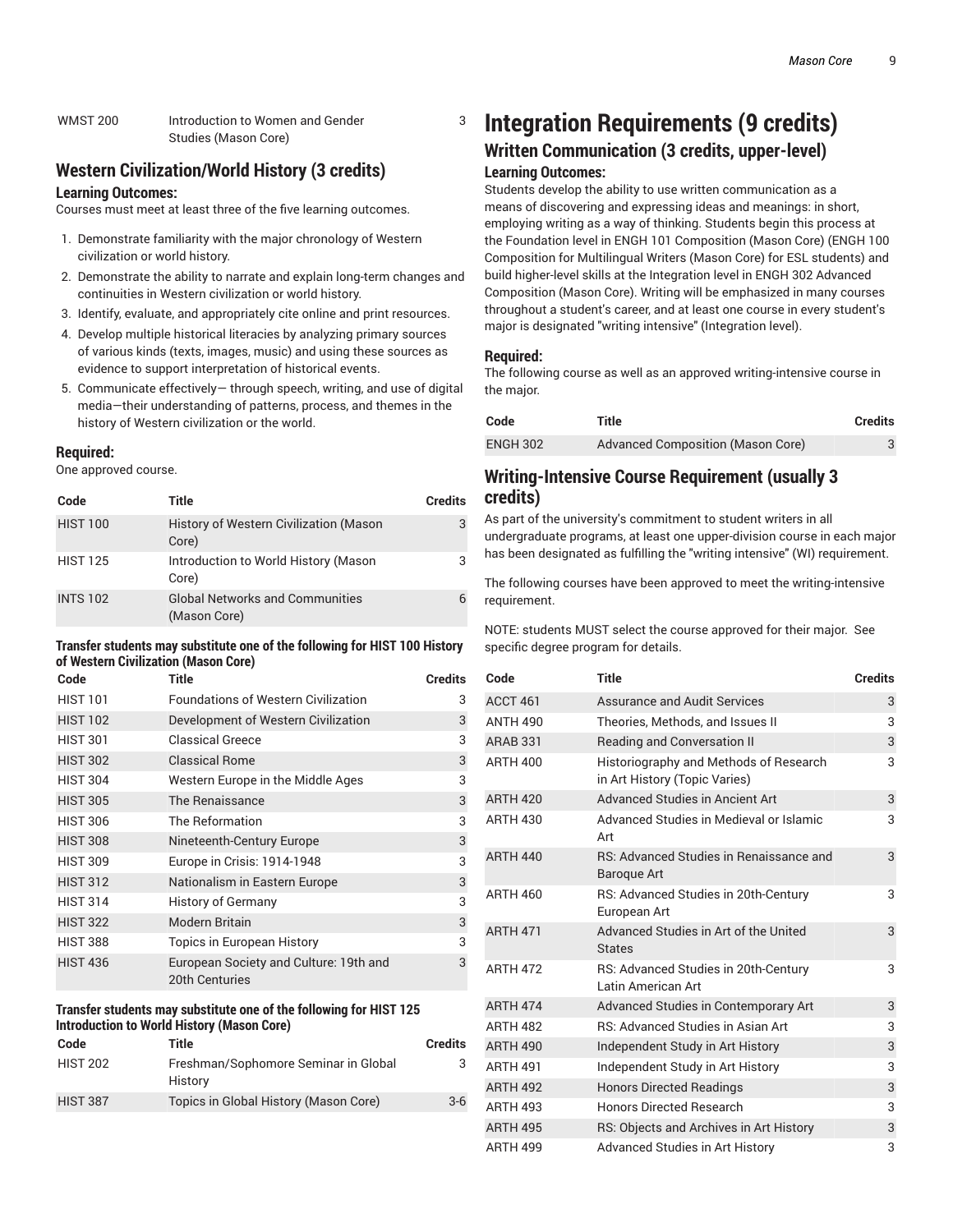| <b>ASTR 402</b> | RS: Methods of Observational Astronomy<br>(Mason Core)                     | 4              |
|-----------------|----------------------------------------------------------------------------|----------------|
| <b>AVT 395</b>  | <b>Writing for Artists</b>                                                 | 3              |
| <b>AVT 396</b>  | <b>Writing for Designers</b>                                               | 3              |
| <b>BENG 304</b> | Modeling and Control of Physiological<br>Systems                           | 3              |
| <b>BENG 495</b> | Bioengineering Senior Seminar II                                           | 1              |
| <b>BIOL 308</b> | Foundations of Ecology and Evolution                                       | 5              |
| <b>BIOL 338</b> | Lab for Fundamentals of Ecology and<br>Evolution                           | $\overline{2}$ |
| <b>BIS 390</b>  | The Research Process                                                       | 3              |
| <b>CDS 302</b>  | Scientific Data and Databases                                              | 3              |
| <b>CEIE 301</b> | Engineering and Economic Models in Civil<br>Engineering                    | 3              |
| <b>CHEM 336</b> | Physical Chemistry Lab I                                                   | $\overline{c}$ |
| <b>CHEM 465</b> | <b>Biochemistry Lab</b>                                                    | $\overline{2}$ |
| <b>CHIN 480</b> | Fourth-Year Chinese I                                                      | 3              |
| <b>CLIM 408</b> | Senior Research                                                            | 3              |
| <b>COMM 300</b> | <b>Rhetorical Theory and Criticism</b>                                     | 3              |
| <b>CONF 302</b> | Culture, Identity, and Conflict                                            | 3              |
| <b>CRIM 495</b> | Capstone in Criminology, Law and Society<br>(Mason Core)                   | 3              |
| CS 306          | Synthesis of Ethics and Law for the<br>Computing Professional (Mason Core) | 3              |
| CS 321          | Software Engineering                                                       | 3              |
| <b>CYSE 491</b> | <b>Engineering Senior Seminar</b>                                          | 2              |
| <b>DANC 390</b> | Dance History I (Mason Core)                                               | 3              |
| <b>DANC 391</b> | Dance History II (Mason Core)                                              | 3              |
| <b>ECE 333</b>  | <b>Linear Electronics I</b>                                                | 3              |
| <b>ECE 491</b>  | <b>Engineering Seminar</b>                                                 | 1              |
| <b>ECED 411</b> | Assessment of Diverse Young Learners                                       | 3              |
| <b>ECON 355</b> | The Political Economy of Nonprofit<br>Institutions                         | 3              |
| <b>ECON 365</b> | Topics in Economic History                                                 | 3              |
| <b>ECON 435</b> | <b>Economics of Energy</b>                                                 | 3              |
| <b>ECON 470</b> | <b>Economics of Regulation</b>                                             | 3              |
| ECON 485        | Smithian Political Economy I                                               | 3              |
| <b>ELED 459</b> | Research and Assessment in Elementary<br>Education                         | 3              |
| <b>ENGH 305</b> | Dimensions of Writing and Literature                                       | 3              |
| <b>ENGH 373</b> | <b>Film and Video Forms</b>                                                | 3              |
| <b>EVPP 337</b> | Environmental Policy Making in<br><b>Developing Countries</b>              | 3              |
| <b>FAVS 380</b> | <b>TV Writing</b>                                                          | 3              |
| <b>FAVS 496</b> | Advanced Visual Storytelling (Mason<br>Core)                               | 3              |
| <b>FAVS 498</b> | Development for Senior Project                                             | 3              |
| <b>FNAN 498</b> | RS: Contemporary Topics in Finance                                         | 3              |
| <b>FREN 309</b> | Reading and Writing Skills Development                                     | 6              |
| <b>FRSC 302</b> | <b>Forensic Trace Analysis</b>                                             | 3              |
| <b>FRSC 304</b> | <b>Forensic Chemistry</b>                                                  | 3              |
| <b>GAME 332</b> | RS: Story Design for Computer Games                                        | 3              |
| <b>GCH 411</b>  | Health Program Planning and Evaluation                                     | 3              |

| GCH 465         | <b>Community Health Capstone (Mason</b><br>Core)                                      | 3                       |
|-----------------|---------------------------------------------------------------------------------------|-------------------------|
| <b>GEOL 305</b> | <b>Environmental Geology</b>                                                          | 3                       |
| <b>GEOL 317</b> | Geomorphology                                                                         | 4                       |
| <b>GEOL 334</b> | Vertebrate Paleontology                                                               | $\overline{\mathbf{4}}$ |
| GGS 415         | Seminar in Geography                                                                  | 3                       |
| <b>GOVT 490</b> | Synthesis Seminar (Mason Core)                                                        | 3                       |
| GOVT 491        | Honors Seminar (Mason Core)                                                           | 3                       |
| <b>HAP 465</b>  | Integration of Professional Skills and<br>Issues (Mason Core)                         | 3                       |
| <b>HDFS401</b>  | Family Law and Public Policy                                                          | 3                       |
| <b>HIST 300</b> | Introduction to Historical Method (Mason<br>Core)                                     | 3                       |
| <b>HIST 499</b> | RS: Senior Seminar in History (Mason<br>Core)                                         | 3                       |
| <b>INTS 308</b> | American Landscapes in Fiction, Film, and<br>History (Mason Core)                     | 6                       |
| <b>INTS 311</b> | The Mysteries of Migration:<br>Consequences for Conservation (Mason<br>Core)          | 6                       |
| <b>INTS 318</b> | <b>Exploring Virginia's Watersheds</b>                                                | 4                       |
| <b>INTS 334</b> | Environmental Justice (Mason Core)                                                    | 4                       |
| <b>INTS 337</b> | Social Justice Consciousness and<br><b>Personal Transformation</b>                    | 3                       |
| <b>INTS 338</b> | Animal Rights and Humane Education                                                    | 3                       |
| <b>INTS 345</b> | Introduction to Multimedia (Mason Core)                                               | 5                       |
| <b>INTS 391</b> | Understanding Integrative Studies                                                     | 3                       |
| <b>INTS 446</b> | Art, Beauty, and Culture (Mason Core)                                                 | $3-6$                   |
| <b>INTS 491</b> | The Senior Capstone Experience                                                        | 3                       |
| <b>INTS 492</b> | <b>Graduation Portfolio</b>                                                           | 0                       |
| <b>INTS 498</b> | <b>Field-Based Work</b>                                                               | $1 - 15$                |
| <b>IT 343</b>   | <b>IT Project Management</b>                                                          | 3                       |
| <b>KINF 450</b> | <b>Research Methods</b>                                                               | 3                       |
| <b>LAS 499</b>  | Research Seminar in Latin American<br>Studies (Mason Core)                            | 3                       |
| <b>MATH 290</b> | Introduction to Advanced Mathematics                                                  | 3                       |
| <b>ME444</b>    | Mechanical Design II (Mason Core)                                                     | 3                       |
| <b>MGMT 313</b> | <b>Organizational Behavior</b>                                                        | 3                       |
| <b>MIS 330</b>  | <b>Systems Analysis and Design</b>                                                    | 3                       |
| <b>MKTG 471</b> | <b>Marketing Management</b>                                                           | 3                       |
| <b>MLAB 300</b> | <b>Science Writing</b>                                                                | $\overline{c}$          |
| <b>MUSI 332</b> | Music History in Society II                                                           | 3                       |
| <b>MUSI 438</b> | Music History in Society B                                                            | 3                       |
| <b>NEUR 410</b> | <b>Current Topics in Neuroscience</b>                                                 | 3                       |
| <b>NEUR 411</b> | Seminar in Neuroscience                                                               | 3                       |
| <b>NURS 465</b> | Examination and Integration of<br>Professional and Health Care Issues<br>(Mason Core) | 3                       |
| <b>NUTR 326</b> | <b>Food Systems</b>                                                                   | 3                       |
| <b>PHED 340</b> | Social and Cultural Issues in Physical<br>Education                                   | 3                       |
| <b>PHIL 421</b> | Seminar (Mason Core)                                                                  | 3                       |
| <b>PHIL 422</b> | Honors Seminar (Mason Core)                                                           | 3                       |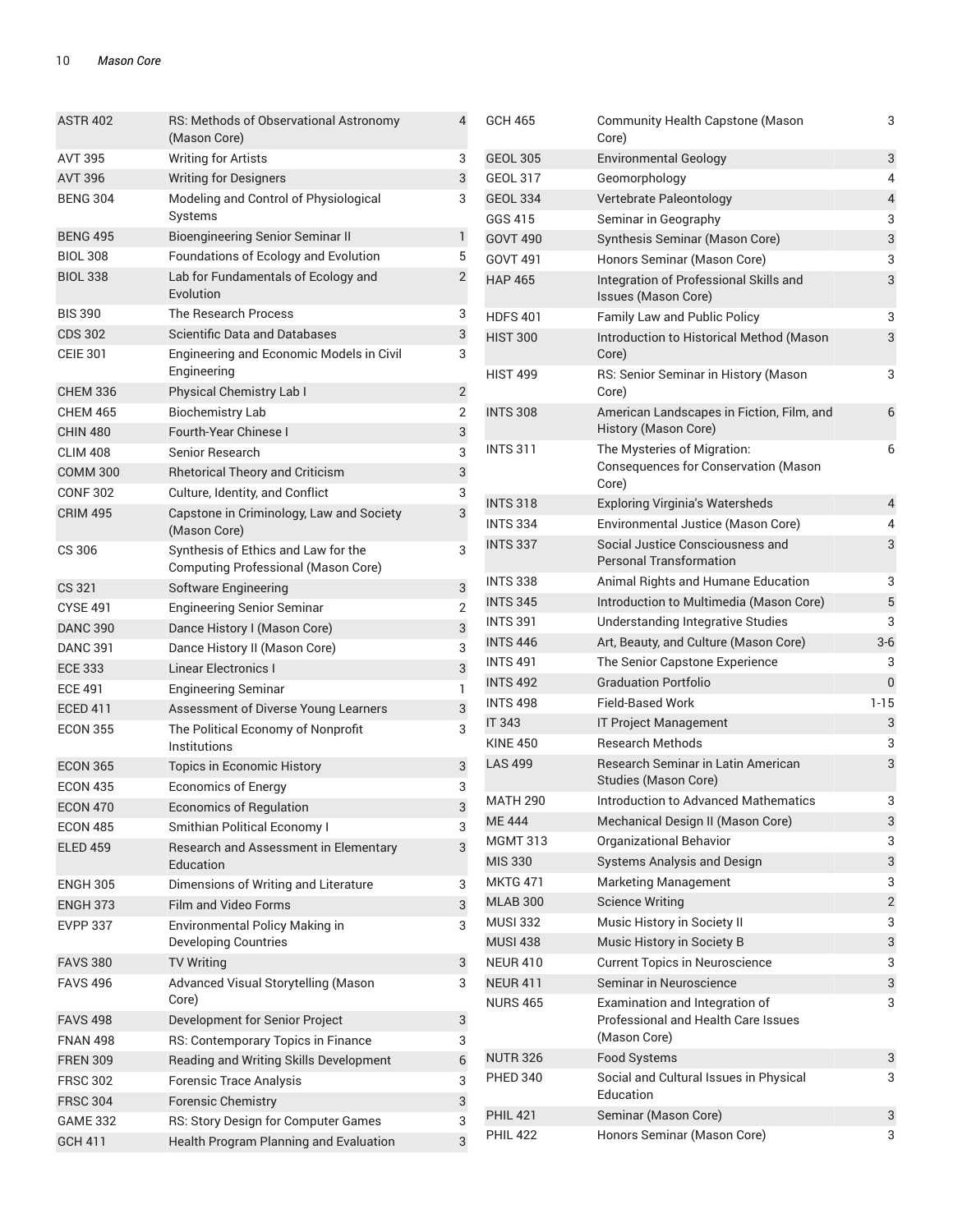| <b>PHYS 407</b> | Senior Laboratory in Modern Physics<br>(Mason Core)       | 4 |
|-----------------|-----------------------------------------------------------|---|
| <b>PHYS 410</b> | <b>Computational Physics Capstone (Mason</b><br>Core)     | 4 |
| <b>PSYC 301</b> | Research Methods in Psychology                            | 4 |
| <b>PSYC 304</b> | Principles of Learning                                    | 4 |
| <b>PSYC 309</b> | Sensation, Perception, and Information<br>Processing      | 4 |
| <b>RELI 420</b> | Seminar                                                   | 3 |
| <b>RHBS 455</b> | <b>Research in Rehabilitation Science</b><br>(Mason Core) | 3 |
| <b>RUSS 302</b> | <b>Russian Conversation and Composition</b>               | 3 |
| <b>RUSS 325</b> | Major Russian Writers (Mason Core)                        | 3 |
| <b>SOCI 412</b> | <b>Contemporary Sociological Theory</b>                   | 3 |
| <b>SOCW 471</b> | <b>Research in Social Work</b>                            | 3 |
| <b>SPAN 370</b> | Spanish Writing and Stylistics                            | 3 |
| <b>SRST 450</b> | <b>Research Methods</b>                                   | 3 |
| <b>STAT 489</b> | Pre-Capstone Professional Development                     | 3 |
| <b>SYST 489</b> | <b>Senior Seminar</b>                                     | 3 |
| THR 350         | <b>Script Analysis</b>                                    | 3 |
| <b>THR 482</b>  | <b>Advanced Screenplay Workshop</b>                       | 3 |

### **Synthesis or Capstone Experience Requirement (minimum 3 credits)**

The purpose of the synthesis course is to provide students with the opportunity to synthesize the knowledge, skills and values gained from the Mason Core curriculum. Synthesis courses strive to expand students' ability to master new content, think critically, and develop life-long learning skills across the disciplines. While it is not feasible to design courses that cover "all" areas of general education, synthesis courses should function as a careful alignment of disciplinary goals with a range of Mason Core learning outcomes.

### **Learning Outcomes for Synthesis:**

The Mason Core synthesis course must address outcomes 1 and 2, and at least one outcome under 3. Upon completing a synthesis course, students will be able to:

- 1. Communicate effectively in both oral and written forms, applying appropriate rhetorical standards (e.g., audience adaptation, language, argument, organization, evidence, etc.)
- 2. Using perspectives from two or more disciplines, connect issues in a given field to wider intellectual, community or societal concerns
- 3. Apply critical thinking skills to:
	- a. Evaluate the quality, credibility and limitations of an argument or a solution using appropriate evidence or resources, OR,
	- b. Judge the quality or value of an idea, work, or principle based on appropriate analytics and standards

### **Required: One approved course.**

Note: The course list reflects approved courses as of press time. See the most current list (http://masoncore.gmu.edu/general-education-atmason-2) for updates.

### **Synthesis Courses**

| Code            | Title                                                            | <b>Credits</b> |
|-----------------|------------------------------------------------------------------|----------------|
| <b>ANTH 400</b> | Engaging the World: Anthropological<br>Perspectives (Mason Core) |                |

| <b>AVT 385</b>  | EcoArt (Mason Core)                                                               | 3            |
|-----------------|-----------------------------------------------------------------------------------|--------------|
| <b>AVT 497</b>  | Senior Project (Mason Core)                                                       | 3            |
| <b>AVT 498</b>  | Senior Design Project (Mason Core)                                                | 3            |
| <b>BENG 492</b> | Senior Advanced Design Project I (Mason<br>Core)                                  | 3            |
| <b>BENG 493</b> | RS: Senior Advanced Design Project II<br>(Mason Core)                             | 3            |
| <b>BINF 354</b> | <b>Foundations in Mathematical Biology</b><br>(Mason Core)                        | 3            |
| <b>BIOL 301</b> | <b>Biology and Society (Mason Core)</b>                                           | 3            |
| <b>BIS 490</b>  | RS: Senior Project (Mason Core)                                                   | 4            |
| <b>CEIE 490</b> | Senior Design Project (Mason Core)                                                | 3            |
| <b>COMM 326</b> | <b>Rhetoric of Social Movements and</b><br>Political Controversy (Mason Core)     | 3            |
| <b>COMM 362</b> | Argument and Public Policy (Mason Core)                                           | 3            |
| <b>COMM 454</b> | Free Speech and Ethics (Mason Core)                                               | 3            |
| <b>CONF 490</b> | RS: Integration (Mason Core)                                                      | 3            |
| <b>CONS 490</b> | <b>RS: Integrated Conservation Strategies</b><br>(Mason Core)                     | 3            |
| <b>CONS 491</b> | RS: Conservation Management Planning<br>(Mason Core)                              | 4            |
| <b>CRIM 495</b> | Capstone in Criminology, Law and Society<br>(Mason Core)                          | 3            |
| <b>CS 306</b>   | Synthesis of Ethics and Law for the<br><b>Computing Professional (Mason Core)</b> | 3            |
| <b>DANC 490</b> | Senior Dance Seminar (Mason Core)                                                 | 3            |
| <b>ECE 492</b>  | Senior Advanced Design Project I (Mason<br>Core)                                  | $\mathbf{1}$ |
| <b>ECE 493</b>  | RS: Senior Advanced Design Project II<br>(Mason Core)                             | 2            |
| <b>ECON 309</b> | <b>Economic Problems and Public Policies</b><br>(Mason Core)                      | 3            |
| <b>EVPP 480</b> | Sustainability in Action (Mason Core)                                             | 4            |
| <b>FAVS 352</b> | Ethics of Film and Video (Mason Core)                                             | 3            |
| <b>FRLN 385</b> | Multilingualism, Identity, and Power<br>(Mason Core)                              | 3            |
| <b>GAME 490</b> | Senior Game Design Capstone (Mason<br>Core)                                       | 3            |
| <b>GEOL 420</b> | Earth Science and Policy (Mason Core)                                             | 3            |
| GGS 303         | Geography of Resource Conservation<br>(Mason Core)                                | 3            |
| GGS 304         | Population Geography (Mason Core)                                                 | 3            |
| <b>GOVT 490</b> | Synthesis Seminar (Mason Core)                                                    | 3            |
| GOVT 491        | Honors Seminar (Mason Core)                                                       | 3            |
| <b>HAP 465</b>  | Integration of Professional Skills and<br>Issues (Mason Core)                     | 3            |
| <b>HDFS 400</b> | <b>Advanced Family Processes (Mason</b><br>Core)                                  | 3            |
| <b>HIST 300</b> | Introduction to Historical Method (Mason<br>Core)                                 | 3            |
| <b>HIST 499</b> | RS: Senior Seminar in History (Mason<br>Core)                                     | 3            |
| <b>INTS 308</b> | American Landscapes in Fiction, Film, and<br>History (Mason Core)                 | 6            |
|                 |                                                                                   |              |

ARTH 394 The Museum (Mason Core) 3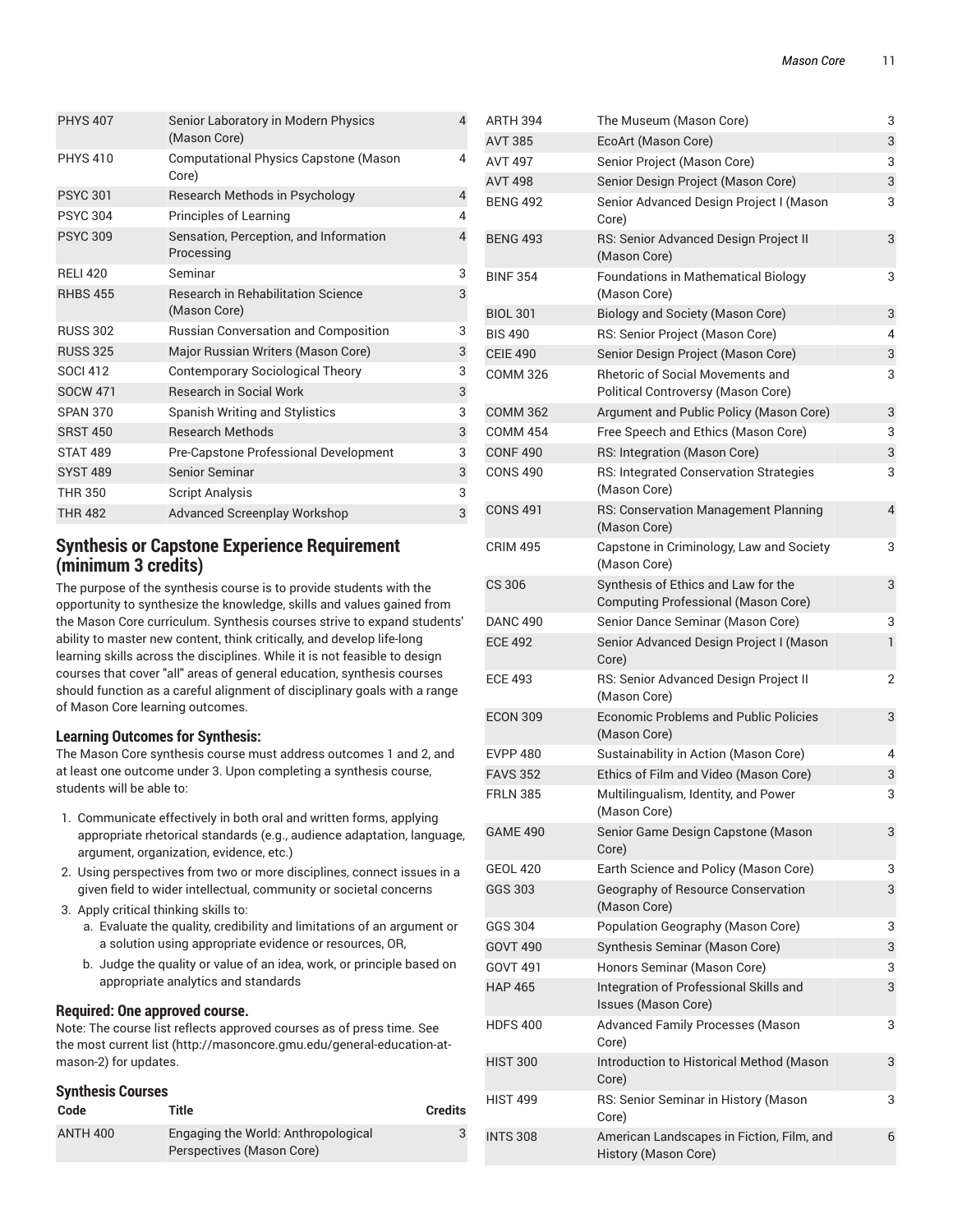| IT 492          | Senior Design Project I (Mason Core)                                                  | 3 |
|-----------------|---------------------------------------------------------------------------------------|---|
| <b>LAS 499</b>  | Research Seminar in Latin American<br><b>Studies (Mason Core)</b>                     | 3 |
| <b>MATH 400</b> | History of Math (Topic Varies) (Mason<br>Core)                                        | 3 |
| <b>NURS 465</b> | Examination and Integration of<br>Professional and Health Care Issues<br>(Mason Core) | 3 |
| <b>PHIL 309</b> | <b>Bioethics (Mason Core)</b>                                                         | 3 |
| <b>PHIL 343</b> | Topics in Environmental Philosophy<br>(Mason Core)                                    | 3 |
| <b>PHIL 377</b> | Darwin: Biology and Beyond (Mason Core)                                               | 3 |
| <b>PHIL 379</b> | Perspectives on Time (Mason Core)                                                     | 3 |
| <b>PHYS 346</b> | Quarks to Strings (Mason Core)                                                        | 3 |
| <b>PROV 342</b> | The George Mason Debates in Current<br>Affairs (Mason Core)                           | 3 |
| <b>PSYC 405</b> | Mystery, Madness, and Murder (Mason<br>Core)                                          | 3 |
| <b>PSYC 406</b> | Psychology of Communication (Mason<br>Core)                                           | 3 |
| <b>PSYC 427</b> | <b>Community Engagement for Social</b><br>Change (Mason Core)                         | 3 |
| <b>RELI 490</b> | <b>Comparative Study of Religions (Mason</b><br>Core)                                 | 3 |
| <b>RUSS 353</b> | <b>Russian Civilization (Mason Core)</b>                                              | 3 |
| <b>SOCI 377</b> | Art and Society (Mason Core)                                                          | 3 |
| <b>SOCI 483</b> | The Sociology of Higher Education<br>(Mason Core)                                     | 3 |
| <b>SOCW 375</b> | Human Behavior and the Family Life<br>Course (Mason Core)                             | 3 |
| <b>SPAN 388</b> | Introduction to Latina/o Studies (Mason<br>Core)                                      | 3 |
| <b>SYST 495</b> | Senior Design Project II (Mason Core)                                                 | 3 |
| <b>THR 440</b>  | Advanced Studies in Directing/<br>Dramaturgy (Mason Core)                             | 3 |
| <b>THR 496</b>  | Text in Production (Mason Core)                                                       | 3 |

The purpose of the capstone course or sequence of courses is to provide a high impact, culminating element of an undergraduate education, helping students develop a more comprehensive and integrative understanding of their area of study and to utilize critical thinking skills. Capstone courses provide students opportunities to apply and demonstrate their knowledge and generally involve integrative /applied/ experiential projects. Student learning in a Capstone course is assessed using a set of identified learning outcomes, and for critical thinking, as defined by the American Association of Colleges & Universities. **While each academic degree program defines its learning outcomes, a Capstone course or sequence should follow these guidelines:**

- Minimum of 3 credits
- Later in the curriculum, after a student has taken at least 85 credits, and at the 400 course level
- No more than 35 students in the course or equivalent instructional/ mentored support
- Emphasis on experiential/applied/integrative learning
- Allow students to apply critical thinking skills
- Learning outcomes defined by the degree program

**Required:** One approved upper-division course. Please speak with an advisor to determine the appropriate course to fulfill your major's requirement.

| <b>Capstone Courses</b> |                                                                  |                |
|-------------------------|------------------------------------------------------------------|----------------|
| Code                    | <b>Title</b>                                                     | <b>Credits</b> |
| <b>ARAB 351</b>         | Media Arabic II (Spoken Media) (Mason<br>Core)                   | 3              |
| ARAB 440                | Topics in Arabic Religious Thought and<br>Texts (Mason Core)     | 3              |
| <b>ASTR 402</b>         | RS: Methods of Observational Astronomy<br>(Mason Core)           | 4              |
| ATEP 441                | Senior Seminar in Athletic Training<br>(Mason Core)              | 3              |
| <b>AVT 497</b>          | Senior Project (Mason Core)                                      | 3              |
| <b>AVT 498</b>          | Senior Design Project (Mason Core)                               | 3              |
| <b>BAS 491</b>          | Applied Sciences Capstone (Mason Core)                           | 3              |
| <b>BENG 492</b>         | Senior Advanced Design Project I (Mason<br>Core)                 | 3              |
| <b>BENG 493</b>         | RS: Senior Advanced Design Project II<br>(Mason Core)            | 3              |
| <b>BIOL 379</b>         | RS: Ecological Sustainability (Mason<br>Core)                    | 4              |
| <b>BUS 498</b>          | <b>Capstone Course: Advanced Business</b><br>Models (Mason Core) | 3              |
| <b>CEIE 490</b>         | Senior Design Project (Mason Core)                               | 3              |
| <b>CHIN 318</b>         | Introduction to Classical Chinese (Mason<br>Core)                | 3              |
| <b>CHIN 355</b>         | Readings in Chinese Poetry and Poetics<br>(Mason Core)           | 3              |
| <b>CHIN 475</b>         | Chinese Popular Culture (Mason Core)                             | 3              |
| <b>CONS 496</b>         | Research in Conservation (Mason Core)                            | 6              |
| <b>CYSE 493</b>         | Senior Advanced Design Project II (Mason<br>Core)                | 3              |
| <b>ECE 492</b>          | Senior Advanced Design Project I (Mason<br>Core)                 | 1              |
| <b>ECE 493</b>          | RS: Senior Advanced Design Project II<br>(Mason Core)            | 2              |
| <b>ELED 490</b>         | Internship in Elementary Education<br>(Mason Core)               | 3-9            |
| <b>ENGH 401</b>         | RS: Honors Thesis Writing Seminar<br>(Mason Core)                | 3              |
| <b>ENGH 417</b>         | RS: Topics in Folklore Research (Mason<br>Core)                  | 3              |
| <b>ENGH 458</b>         | RS: Topics in Literary Research (Mason<br>Core)                  | 3              |
| <b>ENGH 470</b>         | RS: Topics in Film/Media History (Mason<br>Core)                 | 3              |
| ENGH 484                | RS: Writing Ethnography (Mason Core)                             | 3              |
| <b>ENGH 486</b>         | RS: Writing Nonfiction for Publication<br>(Mason Core)           | 3              |
| <b>ENGH 495</b>         | Capstone and Thesis (Mason Core)                                 | 3              |
| <b>EVPP 378</b>         | RS: Ecological Sustainability (Mason<br>Core)                    | 4              |
| <b>FAVS 496</b>         | Advanced Visual Storytelling (Mason<br>Core)                     | 3              |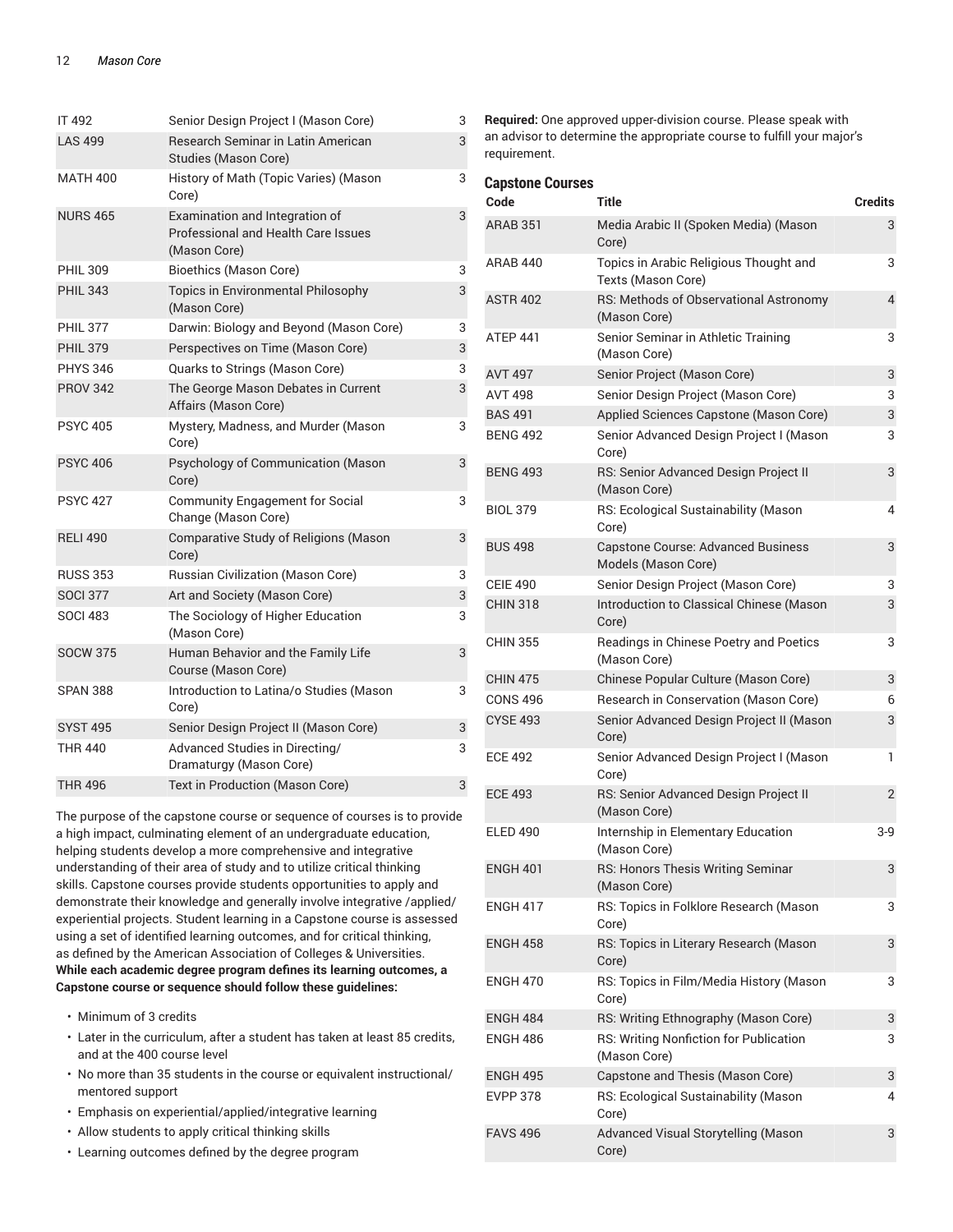| <b>FAVS 497</b> | Senior Film Practicum (Mason Core)                                         | 3            |
|-----------------|----------------------------------------------------------------------------|--------------|
| <b>FAVS 499</b> | Senior Project (Mason Core)                                                | 3            |
| <b>GAME 490</b> | Senior Game Design Capstone (Mason<br>Core)                                | 3            |
| <b>GCH 465</b>  | <b>Community Health Capstone (Mason</b><br>Core)                           | 3            |
| <b>GLOA 400</b> | Global Affairs Capstone (Mason Core)                                       | 3            |
| <b>HAP 489</b>  | Pre-Internship Seminar (Mason Core)                                        | 3            |
| <b>HAP 498</b>  | Health Administration Internship (Mason<br>Core)                           | 4            |
| <b>IT 492</b>   | Senior Design Project I (Mason Core)                                       | 3            |
| IT 493          | Senior Design Project II (Mason Core)                                      | 4            |
| <b>KINE 490</b> | Kinesiology Internship III (Mason Core)                                    | 12           |
| <b>LING 480</b> | First Language Acquisition (Mason Core)                                    | 3            |
| <b>MATH 401</b> | Mathematics through 3D Printing (Mason<br>Core)                            | 3            |
| <b>ME444</b>    | Mechanical Design II (Mason Core)                                          | 3            |
| <b>MUSI 324</b> | Junior Recital (Mason Core)                                                | $\mathbf{1}$ |
| <b>MUSI 424</b> | Senior Recital (Mason Core)                                                | 1            |
| <b>MUSI 490</b> | RS: Musical Communication in Context<br>(Mason Core)                       | 3            |
| <b>MUSI 491</b> | Musical Communication in Performance<br>(Mason Core)                       | 1            |
| <b>MUSI 495</b> | Internship in Music Education (Mason<br>Core)                              | $6 - 12$     |
| <b>PHED 415</b> | Student Teaching in Physical Education<br>(Mason Core)                     | 12           |
| <b>PHIL 421</b> | Seminar (Mason Core)                                                       | 3            |
| <b>PHIL 422</b> | Honors Seminar (Mason Core)                                                | 3            |
| <b>PHYS 407</b> | Senior Laboratory in Modern Physics<br>(Mason Core)                        | 4            |
| <b>PHYS 410</b> | <b>Computational Physics Capstone (Mason</b><br>Core)                      | 4            |
| <b>PRLS 490</b> | <b>Recreation Management Internship</b><br>(Mason Core)                    | 12           |
| <b>RHBS 455</b> | Research in Rehabilitation Science<br>(Mason Core)                         | 3            |
| <b>SOCI 485</b> | RS: Sociological Analysis and Practice<br>(Mason Core)                     | 3            |
| <b>SOCW 472</b> | RS: Integrative Methods in Social Action<br>and Social Change (Mason Core) | 3            |
| <b>SPMT 490</b> | Internship (Mason Core)                                                    | 12           |
| STAT 490        | Capstone in Statistics (Mason Core)                                        | 3            |
| <b>SYST 495</b> | Senior Design Project II (Mason Core)                                      | 3            |
| <b>TOUR 490</b> | Hospitality, Tourism, and Events<br>Management Internship (Mason Core)     | 12           |
|                 |                                                                            |              |

## **Mason Core Engagement Series (ENCORE)**

Creating more opportunities for students to make meaning of the Mason Core educational offerings, to draw greater connections to the larger university community, and to develop additional marketable skill sets, the Mason Core Engagement Series (ENCORE) begins Fall 2016 with the entering freshmen class. This program is an optional pathway for students interested in combining academic coursework with co-

curricular activities towards a completion certificate in a specific area of engagement.

### **How does the Engagement Series work? Academic connections**

Each ENCORE program combines courses within the Mason Core categories with co-curricular activities that enhance classroom learning. Courses are identified in the catalog and in the schedule of classes, enabling a student to select those relevant to the specific engagement series. Out of the approximately 40 credits of Mason Core requirements, at least 18 credits must be related to the relevant ENCORE program.

### **Co-curricular connections**

Working in conjunction with University Life and the Patriot Experience, each Engagement Series maps to one of four pathways – career readiness, civic learning/community engagement, global/multicultural, or well-being.

### **What happens once the Engagement Series is completed?**

After completing the Mason Core classes and the Patriot Experience pathway, students will earn a Mason Core completion certificate. This achievement will be recognized on the academic transcript and honored at graduation.

### **What programs are currently available?**

**Mason Core: Engagement Series - Sustainability** *Required: 19 credits*

Sustainability programs at Mason seek to guide students as they critically assess the environmental, social, economic and ethical impacts of technology and policy decisions. The Engagement Series in Sustainability identifies Green Leaf Programs and Courses designated offerings that contribute significantly to students' understanding and practice of sustainability. These offerings extend beyond environmental management, natural resources protection and conservation studies alone to embrace economic development and social responsibility. Both sustainability-focused and sustainability-related courses may receive the green leaf designation.

Students who complete the Engagement Series in Sustainability will be able to:

- 1. Characterize the meaning of sustainability (including its focus on fulfilling needs and its social, economic and ecological dimensions).
- 2. Distinguish sustainable from unsustainable human activities and practices.
- 3. Integrate concepts and principles of sustainability to analyze and address complex societal issues.
- 4. Present working knowledge of the University's sustainability history, goals, initiatives and pertinent decision-making processes.
- 5. Demonstrate the ability to lead and apply sustainability knowledge to make a positive societal impact on campus and/or in our community.

### **Requirements and approved courses**

All students pursuing the sustainability engagement series must take one credit of INTS 295 Field-Based Work with the topic, 'Leadership for Sustainability,' as the series' gateway. Additional requirements include 18 credits of Mason Core courses that have the Green Leaf Programs and Courses designation. (At least 6 Mason Core categories include one or more Green Leaf course options.)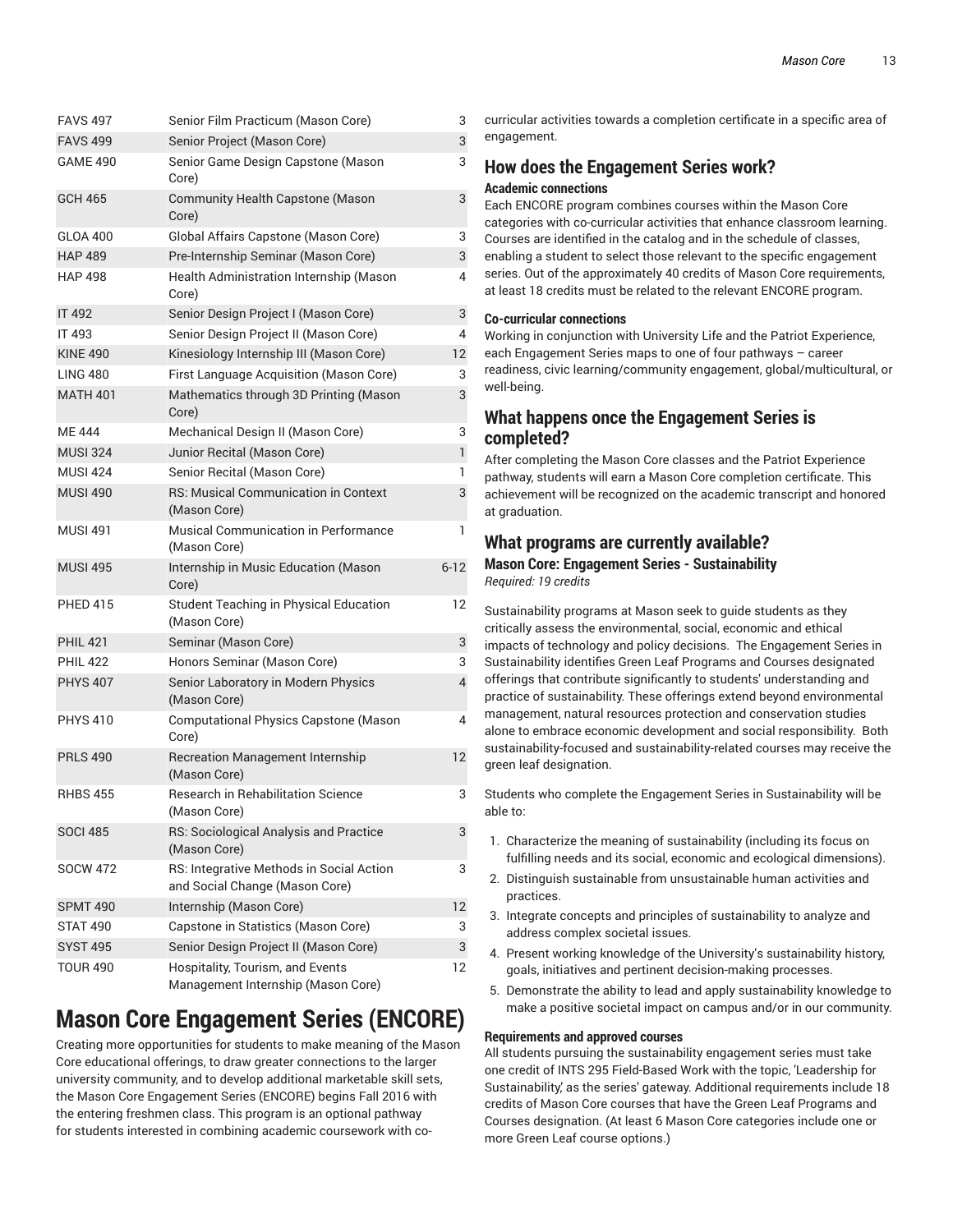The following courses have been identified as meeting the criteria for inclusion in the Engagement Series in Sustainability curriculum. The co-curricular section of the certificate is completed through the Patriot Experience, located online (http://patriotexperience.gmu.edu).

| Code            | Title                |                                                                             | Credits        |
|-----------------|----------------------|-----------------------------------------------------------------------------|----------------|
| <b>AVT 385</b>  | EcoArt (Mason Core)  |                                                                             | 3              |
| <b>BIOL 140</b> |                      | Plants and People (Mason Core)                                              | 3              |
| <b>BUS 200</b>  | Core)                | <b>Global Environment of Business (Mason</b>                                | 3              |
| <b>CEIE 100</b> | World (Mason Core)   | Environmental Engineering around the                                        | 3              |
| <b>CHEM 155</b> | (Mason Core)         | Introduction to Environmental Chemistry I                                   | 4              |
| <b>CHEM 156</b> | II (Mason Core)      | Introduction to Environmental Chemistry                                     | $\overline{4}$ |
| <b>CLIM 101</b> | Society (Mason Core) | Global Warming: Weather, Climate, and                                       | 3              |
| <b>CLIM 102</b> | Science (Mason Core) | Introduction to Global Climate Change                                       | $\overline{4}$ |
| <b>CLIM 111</b> |                      | Introduction to the Fundamentals of<br>Atmospheric Science (Mason Core)     | 3              |
| <b>CLIM 112</b> |                      | Introduction to the Fundamentals of<br>Atmospheric Science Lab (Mason Core) | 1              |
| <b>CONS 410</b> | (Mason Core)         | Human Dimensions in Conservation                                            | 3              |
| <b>CONS 490</b> | (Mason Core)         | RS: Integrated Conservation Strategies                                      | 3              |
| <b>CONS 491</b> | (Mason Core)         | RS: Conservation Management Planning                                        | 4              |
| <b>ECON 105</b> | (Mason Core)         | <b>Environmental Economics for the Citizen</b>                              | 3              |
| <b>EVPP 110</b> |                      | The Ecosphere: An Introduction to<br>Environmental Science I (Mason Core)   | 4              |
| <b>EVPP 111</b> |                      | The Ecosphere: An Introduction to<br>Environmental Science II (Mason Core)  | $\overline{4}$ |
| <b>EVPP 201</b> |                      | Environment and You: Issues for the<br>Twenty-First Century (Mason Core)    | 3              |
| <b>EVPP 480</b> |                      | Sustainability in Action (Mason Core)                                       | $\overline{4}$ |
| <b>GEOL 101</b> |                      | Introductory Geology I (Mason Core)                                         | 4              |
| <b>GEOL 102</b> |                      | Introductory Geology II (Mason Core)                                        | $\overline{4}$ |
| <b>GEOL 134</b> |                      | Evolution and Extinction (Mason Core)                                       | 3              |
| <b>GEOL 420</b> |                      | Earth Science and Policy (Mason Core)                                       | 3              |
| GGS 102         |                      | Physical Geography (Mason Core)                                             | 3              |
| GGS 103         |                      | Human Geography (Mason Core)                                                | 3              |
| GGS 121         | (Mason Core)         | Dynamic Atmosphere and Hydrosphere                                          | 4              |
| <b>GGS 303</b>  | (Mason Core)         | Geography of Resource Conservation                                          | 3              |
| GGS 304         |                      | Population Geography (Mason Core)                                           | 3              |
| <b>PHIL 243</b> | Core)                | Global Environmental Ethics (Mason                                          | 3              |
| <b>PHIL 343</b> | (Mason Core)         | Topics in Environmental Philosophy                                          | 3              |
| <b>PHYS 111</b> |                      | Introduction to the Fundamentals of<br>Atmospheric Science (Mason Core)     | 3              |
|                 |                      |                                                                             |                |

| PHYS 112        | Introduction to the Fundamentals of           |   |
|-----------------|-----------------------------------------------|---|
|                 | Atmospheric Science Lab (Mason Core)          |   |
| <b>SOCI 320</b> | <b>Globalization and Social Change (Mason</b> | 3 |
|                 | Core)                                         |   |

#### **Mason Core: Engagement Series - Well-Being**

*Required: 18 credits*

The ability to thrive and succeed as students, employees, organizations, and in life, directly correlates to one's sense of well-being. Mason has committed to being a "Well-Being University" focused on helping students, faculty and staff build lives with vitality, purpose, and resilience. The Engagement Series in Well-Being identifies offerings that contribute significantly to students' understanding and practice of well-being. These offerings include both well-being-focused and well-being-related courses that are designated in the catalog and in the schedule of classes.

Students who complete the Engagement Series in Well-Being will be able to:

- 1. Describe and apply methods to enhance interpersonal communication and empathy. This will help the student to create sustainable, quality relationships and social support networks, at a one-on-one and small group level.
- 2. Demonstrate skills for communication (written, oral, and/or somatic) about wellbeing. The contract of the contract of the contract of the contract of the contract of the contract of the contract of the contract of the contract of the contract of the contract of the contract of the contract of the con
- 3. Demonstrate the ability to practice methods to enhance well-being, self-care, self-awareness, and awareness of others.
- 4. Articulate societal factors impacting community and global wellbeing, and/or to engage in practices which build greater sensitivity to the needs of others and the inter-dependent nature of life on the earth.
- 5. Describe the science of stress and its effects both constructive and destructive – as well as the methodologies used to respond to stress, promote resilience, and enhance well-being.

The following courses have been identified as meeting the criteria for inclusion in the Engagement Series in Well-Being curriculum. To complete the certification, students must select a minimum of 18 credits across the categories offered below. Please note, in several of these courses only specific sections will count for meeting the requirement. No substitutions will be made. Information on courses that count at the section level will be included in the Schedule of Classes, found on Patriot Web. The co-curricular section of the certificate is completed through the Patriot Experience, located online (http://patriotexperience.gmu.edu).

| Code            | <b>Title</b>                                                    | <b>Credits</b> |
|-----------------|-----------------------------------------------------------------|----------------|
| AVT 385         | EcoArt (Mason Core)                                             | 3              |
| <b>DANC 125</b> | Modern/Contemporary Dance I (Mason<br>Core)                     | 3              |
| <b>DANC 145</b> | Ballet I (Mason Core)                                           | 3              |
| <b>HEAL 230</b> | Introduction to Health Behavior (Mason<br>Core)                 | 3              |
| <b>PHIL 243</b> | <b>Global Environmental Ethics (Mason</b><br>Core)              | 3              |
| <b>RELI 341</b> | Global Perspectives on Spirituality and<br>Healing (Mason Core) | 3              |

Only specific sections of the following courses will fulfill the well-being requirement: